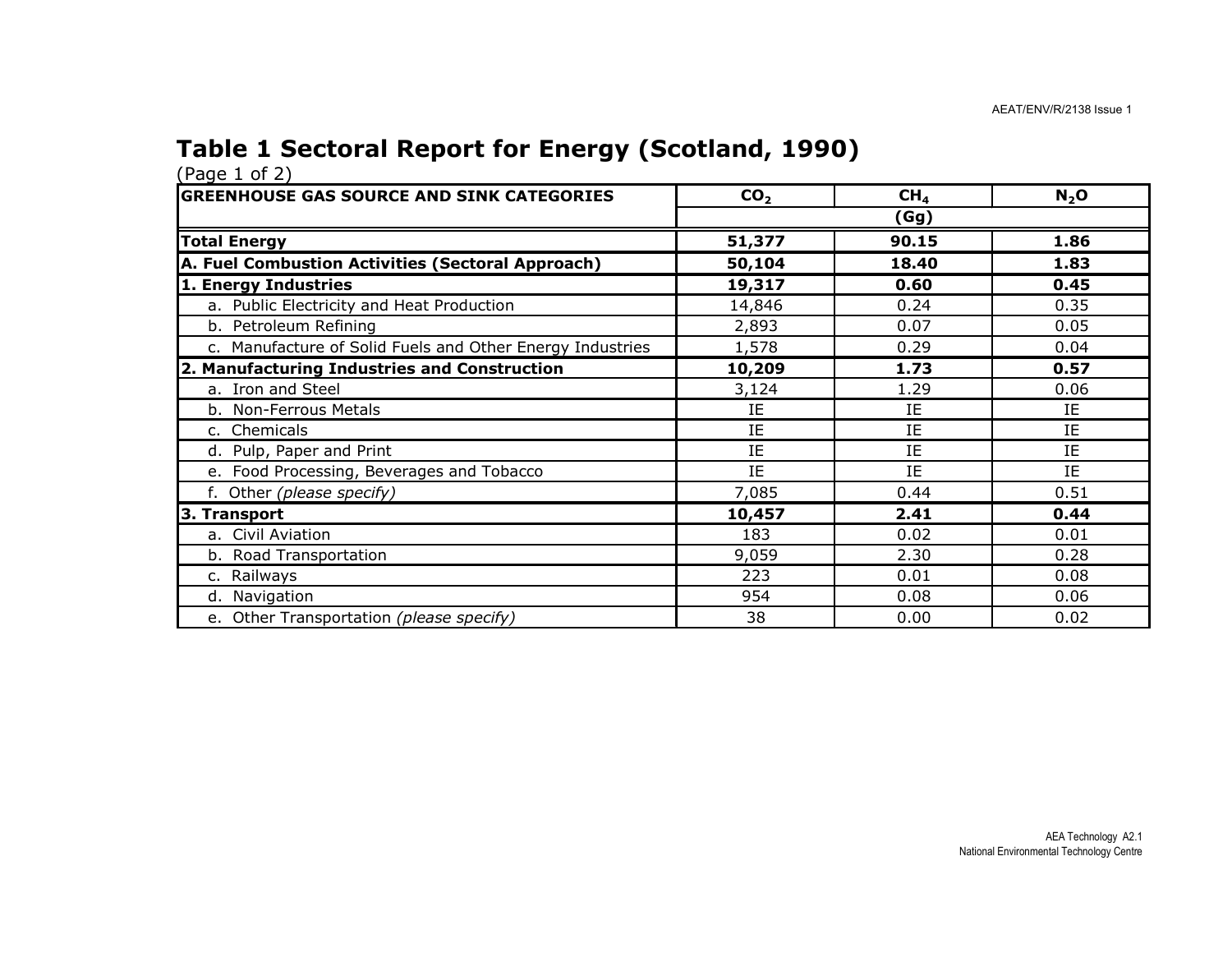## Table 1 Sectoral Report for Energy (Scotland, 1990)

| <b>GREENHOUSE GAS SOURCE AND SINK CATEGORIES</b> | CO <sub>2</sub> | CH <sub>4</sub> | N <sub>2</sub> O |
|--------------------------------------------------|-----------------|-----------------|------------------|
|                                                  |                 | (Gg)            |                  |
| 4. Other Sectors                                 | 9,669           | 13.63           | 0.35             |
| a. Commercial/Institutional                      | 2,154           | 0.22            | 0.03             |
| b. Residential                                   | 6,963           | 13.33           | 0.13             |
| c. Agriculture/Forestry/Fisheries                | 553             | 0.08            | 0.20             |
| 5. Other (Military Aircraft and Naval Vessels)   | 452             | 0.02            | 0.02             |
| <b>B. Fugitive Emissions from Fuels</b>          | 1,273           | 71.76           | 0.03             |
| 1. Solid Fuels                                   | 16              | 27.65           | 0.00             |
| a. Coal Mining                                   | $\Omega$        | 27.56           | 0.00             |
| b. Solid Fuel Transformation                     | 16              | 0.09            | 0.00             |
| c. Other (please specify)                        | <b>NO</b>       | <b>NO</b>       | <b>NO</b>        |
| 2. Oil and Natural Gas                           | 1,257           | 44.11           | 0.03             |
| a. Oil                                           | 340             | 4.96            | 0.00             |
| b. Natural Gas                                   | $\Omega$        | 27.27           | NO.              |
| c. Venting and Flaring                           | 917             | 11.87           | 0.03             |
| Flaring                                          | 917             | 4.16            | 0.03             |
| Venting                                          | $\mathbf{0}$    | 7.71            | <b>NO</b>        |
| <b>Memo Items:</b>                               |                 |                 |                  |
| <b>International Bunkers</b>                     | <b>NA</b>       | <b>NA</b>       | <b>NA</b>        |
| Aviation                                         | <b>NA</b>       | <b>NA</b>       | <b>NA</b>        |
| Marine                                           | <b>NA</b>       | <b>NA</b>       | <b>NA</b>        |
| CO <sub>2</sub> Emissions from Biomass           | <b>NE</b>       |                 |                  |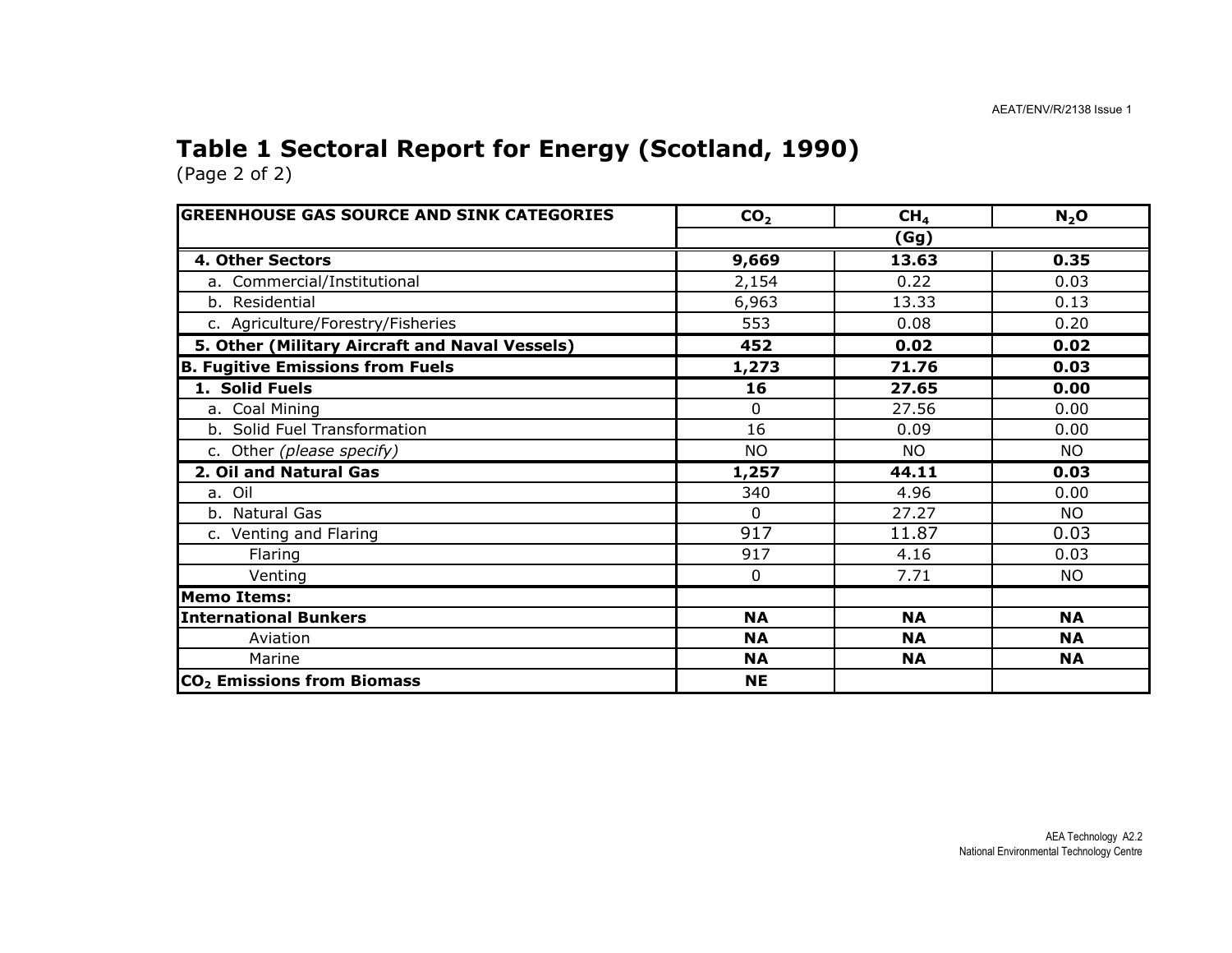#### Table 2(I) Sectoral Report for Industrial Processes (Scotland, 1990) (Page 1 of 2)

| <b>GREENHOUSE GAS SOURCE AND SINK</b>              | CO <sub>2</sub> | CH <sub>4</sub> | N <sub>2</sub> O | <b>HFCs</b> | <b>PFCs</b>              | SF <sub>6</sub> |
|----------------------------------------------------|-----------------|-----------------|------------------|-------------|--------------------------|-----------------|
| <b>CATEGORIES</b>                                  |                 | (Gg)            |                  |             | <b>Gg CO2 Equivalent</b> | Gg              |
| <b>Total Industrial Processes</b>                  | 983.92          | 0.52            | 1.35             | 0.15        | 113.45                   | 0.00            |
| A. Mineral Products                                | 665             | 0.00            | 0.00             | 0.00        | 0.00                     | 0.00            |
| 1. Cement Production                               | 466             | <b>NO</b>       | <b>NO</b>        | <b>NO</b>   | <b>NO</b>                | <b>NO</b>       |
| 2. Lime Production                                 | $\Omega$        | <b>NO</b>       | <b>NO</b>        | <b>NO</b>   | <b>NO</b>                | <b>NO</b>       |
| 3. Limestone and Dolomite Use                      | 175             | N <sub>O</sub>  | <b>NO</b>        | <b>NO</b>   | <b>NO</b>                | <b>NO</b>       |
| 4. Soda Ash Production and Use                     | 24              | <b>NO</b>       | <b>NO</b>        | <b>NO</b>   | <b>NO</b>                | <b>NO</b>       |
| 5. Asphalt Roofing                                 | <b>NE</b>       | <b>NO</b>       | <b>NO</b>        | <b>NO</b>   | <b>NO</b>                | <b>NO</b>       |
| 6. Road Paving with Asphalt                        | <b>NE</b>       | <b>NO</b>       | <b>NO</b>        | <b>NO</b>   | <b>NO</b>                | <b>NO</b>       |
| 7. Other (fletton bricks)                          | $\Omega$        | 0.00            | <b>NO</b>        | <b>NO</b>   | <b>NO</b>                | <b>NO</b>       |
| <b>B.</b> Chemical Industry                        | 0               | 0.42            | 1.35             | 0.00        | 0.00                     | 0.00            |
| Ammonia Production                                 | $\Omega$        | <b>NE</b>       | <b>NO</b>        | NO.         | <b>NO</b>                | <b>NO</b>       |
| 2. Nitric Acid Production                          | <b>NO</b>       | <b>NO</b>       | 1.35             | <b>NO</b>   | <b>NO</b>                | <b>NO</b>       |
| 3. Adipic Acid Production                          | <b>NO</b>       | <b>NO</b>       | 0.00             | <b>NO</b>   | <b>NO</b>                | <b>NO</b>       |
| 4. Carbide Production                              | <b>NO</b>       | N <sub>O</sub>  | <b>NO</b>        | <b>NO</b>   | <b>NO</b>                | <b>NO</b>       |
| 5. Other (please specify)                          | <b>NO</b>       | 0.42            | <b>NO</b>        | NO.         | <b>NO</b>                | <b>NO</b>       |
| <b>Metal Production</b><br>C.                      | 318             | 0.10            | 0.00             | 0.00        | 94.25                    | 0.00            |
| 1. Iron and Steel Production                       | 243.66          | 0.10            | 0.00             | <b>NO</b>   | <b>NO</b>                | <b>NO</b>       |
| 2. Ferroalloys Production                          | IΕ              | <b>NE</b>       | <b>NO</b>        | <b>NO</b>   | <b>NO</b>                | <b>NO</b>       |
| 3. Aluminium Production                            | 74.83           | <b>NO</b>       | <b>NO</b>        | NO.         | 94.25                    | <b>NO</b>       |
| 4. $SF6$ Used in Aluminium and Magnesium Foundries | <b>NO</b>       | N <sub>O</sub>  | <b>NO</b>        | NO.         | <b>NO</b>                | 0.00            |
| 5. Other (please specify)                          | <b>NO</b>       | <b>NO</b>       | <b>NO</b>        | <b>NO</b>   | <b>NO</b>                | <b>NO</b>       |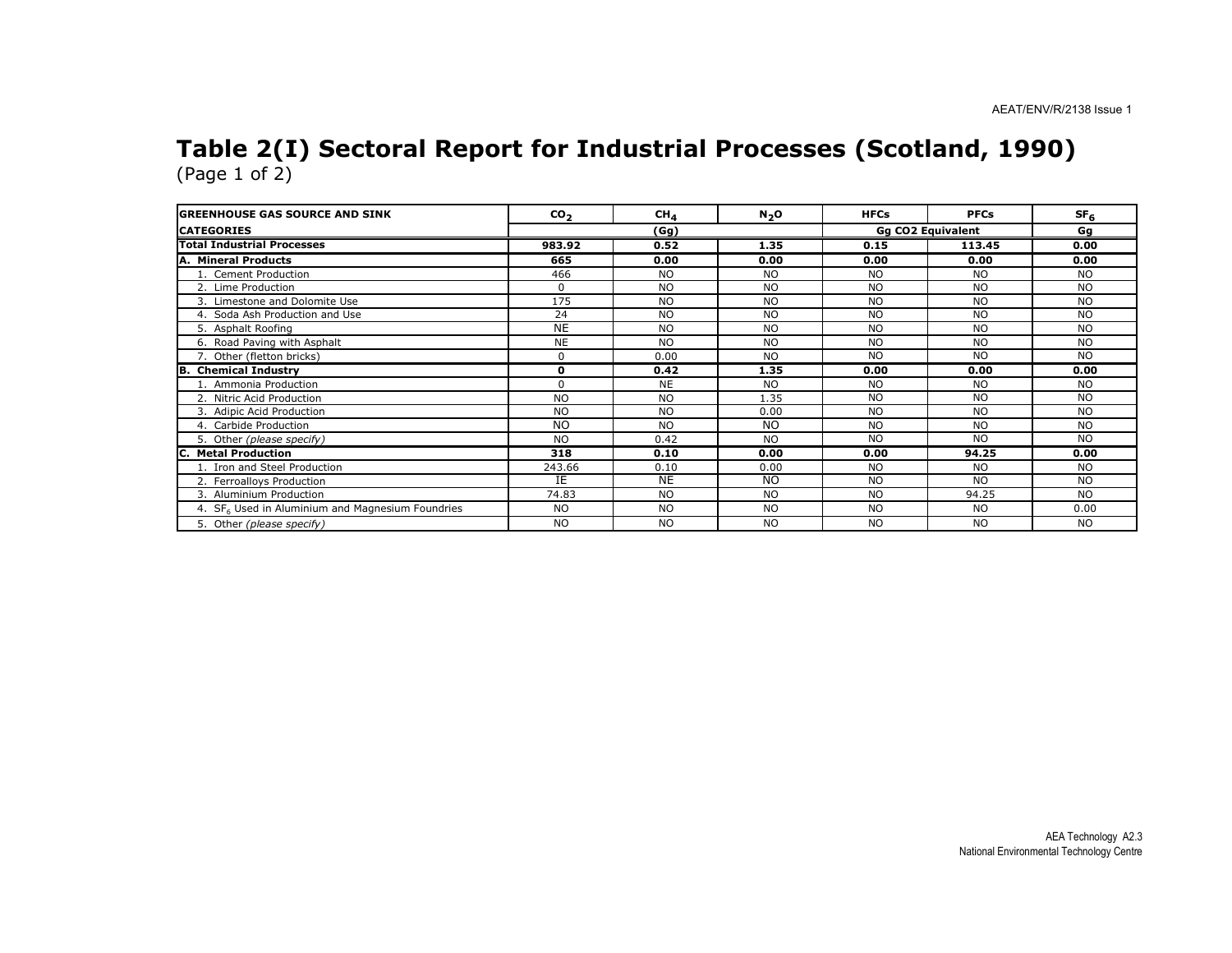#### Table 2(I) Sectoral Report for Industrial Processes (Scotland, 1990) (Page 2 of 2)

| <b>IGREENHOUSE GAS SOURCE AND SINK</b>               | CO <sub>2</sub> | CH <sub>4</sub> | $N_2$ O   | <b>HFCs</b>              | <b>PFCs</b> | SF <sub>6</sub> |
|------------------------------------------------------|-----------------|-----------------|-----------|--------------------------|-------------|-----------------|
| <b>CATEGORIES</b>                                    | (Gg)            |                 |           | <b>Gg CO2 Equivalent</b> | Gg          |                 |
| D. Other Production                                  | 0.00            | 0.00            | 0.00      | 0.00                     | 0.00        | 0.00            |
| 1. Pulp and Paper                                    | <b>NO</b>       | N <sub>O</sub>  | <b>NO</b> | <b>NO</b>                | <b>NO</b>   | <b>NO</b>       |
| 2. Food and $Drink(2)$                               | IE              | N <sub>O</sub>  | <b>NO</b> | <b>NO</b>                | <b>NO</b>   | <b>NO</b>       |
| IE.<br><b>Production of Halocarbons and SF6</b>      | 0.00            |                 |           | 0.00                     | 0.00        | 0.00            |
| 1. By-product Emissions                              | NO.             | NO.             | <b>NO</b> | 0.00                     | NO.         | <b>NO</b>       |
| 2. Fugitive Emissions                                | NO.             | <b>NO</b>       | <b>NO</b> | 0.00                     | 0.00        | <b>NO</b>       |
| 3. Other (please specify)                            | <b>NO</b>       | <b>NO</b>       | <b>NO</b> | <b>NO</b>                | NO.         | <b>NO</b>       |
| Consumption of Halocarbons and SF <sub>6</sub><br>F. | 0.00            | 0.00            | 0.00      | 0.15                     | 19.20       | 0.00            |
| 1. Refrigeration and Air Conditioning Equipment      | NO.             | <b>NO</b>       | <b>NO</b> | N <sub>O</sub>           | NO.         | <b>NO</b>       |
| 2. Foam Blowing                                      | NO.             | <b>NO</b>       | <b>NO</b> | N <sub>O</sub>           | NO.         | <b>NO</b>       |
| 3. Fire Extinguishers                                | <b>NO</b>       | <b>NO</b>       | <b>NO</b> | <b>NO</b>                | <b>NO</b>   | <b>NO</b>       |
| 4. Aerosols/ Metered Dose Inhalers                   | NO.             | N <sub>O</sub>  | <b>NO</b> | 0.15                     | <b>NO</b>   | N <sub>O</sub>  |
| 5. Solvents                                          | <b>NO</b>       | <b>NO</b>       | <b>NO</b> | <b>NO</b>                | NO.         | <b>NO</b>       |
| Semiconductor Manufacture                            | <b>NO</b>       | N <sub>O</sub>  | <b>NO</b> | <b>NO</b>                | <b>NO</b>   | <b>NO</b>       |
| 7. Electrical Equipment                              | NO.             | N <sub>O</sub>  | <b>NO</b> | N <sub>O</sub>           | NO.         | <b>NO</b>       |
| 8. Other (please specify)                            | <b>NO</b>       | N <sub>O</sub>  | <b>NO</b> | <b>NO</b>                | 19.20       | 0.00            |
| G. Other (please specify)                            | 0.00            | 0.00            | 0.00      |                          |             |                 |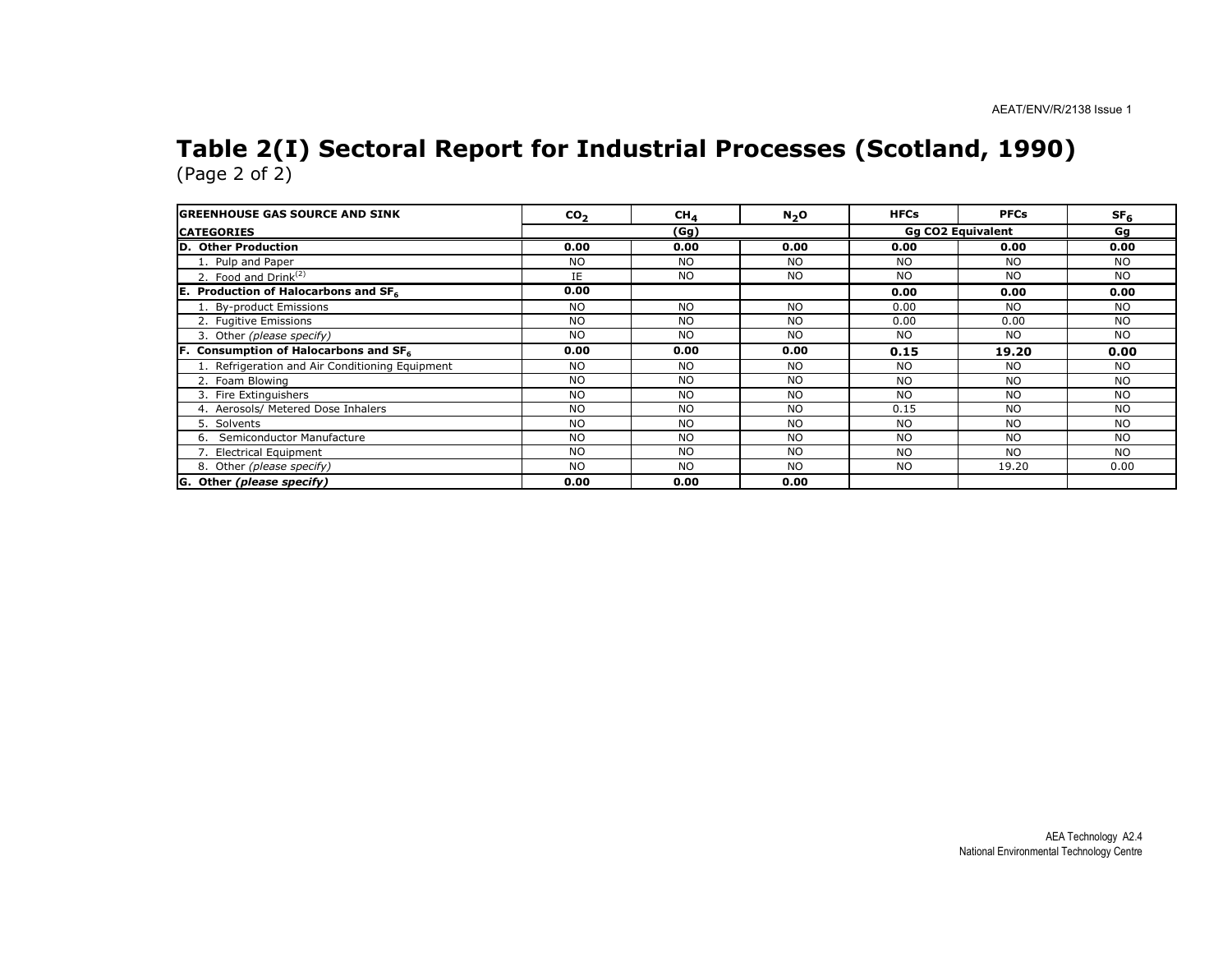# Table 4 Sectoral Report for Agriculture (Scotland, 1990)

| <b>GREENHOUSE GAS SOURCE AND SINK</b> | CH <sub>4</sub> | N <sub>2</sub> O |
|---------------------------------------|-----------------|------------------|
| <b>CATEGORIES</b>                     | (Gg)            |                  |
| <b>Total Agriculture</b>              | 165.16          | 16.62            |
| <b>A. Enteric Fermentation</b>        | 148.01          | 0.00             |
| 1.<br>Cattle                          | 99.71           | <b>NO</b>        |
| <b>Buffalo</b><br>2.                  | <b>NO</b>       | <b>NO</b>        |
| 3.<br>Sheep                           | 47.18           | <b>NO</b>        |
| Goats<br>4.                           | 0.11            | <b>NO</b>        |
| 5.<br>Camels and Llamas               | <b>NO</b>       | <b>NO</b>        |
| 6.<br>Horses                          | 0.26            | <b>NO</b>        |
| 7.<br>Mules and Asses                 | <b>NO</b>       | <b>NO</b>        |
| 8.<br>Swine                           | 0.68            | <b>NO</b>        |
| 9.<br>Poultry                         | $\Omega$        | <b>NO</b>        |
| 10. Other (Deer)                      | 0.08            | <b>NO</b>        |
| <b>Manure Management</b><br>B.        | 16.28           | 0.69             |
| Cattle<br>1.                          | 12.62           | 0.00             |
| <b>Buffalo</b><br>2.                  | <b>NO</b>       | <b>NO</b>        |
| 3.<br>Sheep                           | 1.12            | 0.00             |
| Goats<br>4.                           | 0.00            | 0.00             |
| 5.<br>Camels and Llamas               | <b>NO</b>       | <b>NO</b>        |
| 6.<br>Horses                          | 0.02            | 0.00             |
| Mules and Asses<br>7.                 | <b>NO</b>       | <b>NO</b>        |
| 8.<br>Swine                           | 1.36            | 0.00             |
| 9.<br>Poultry                         | 1.16            | 0.00             |
| 9a.<br>Deer                           | 0.00            | 0.00             |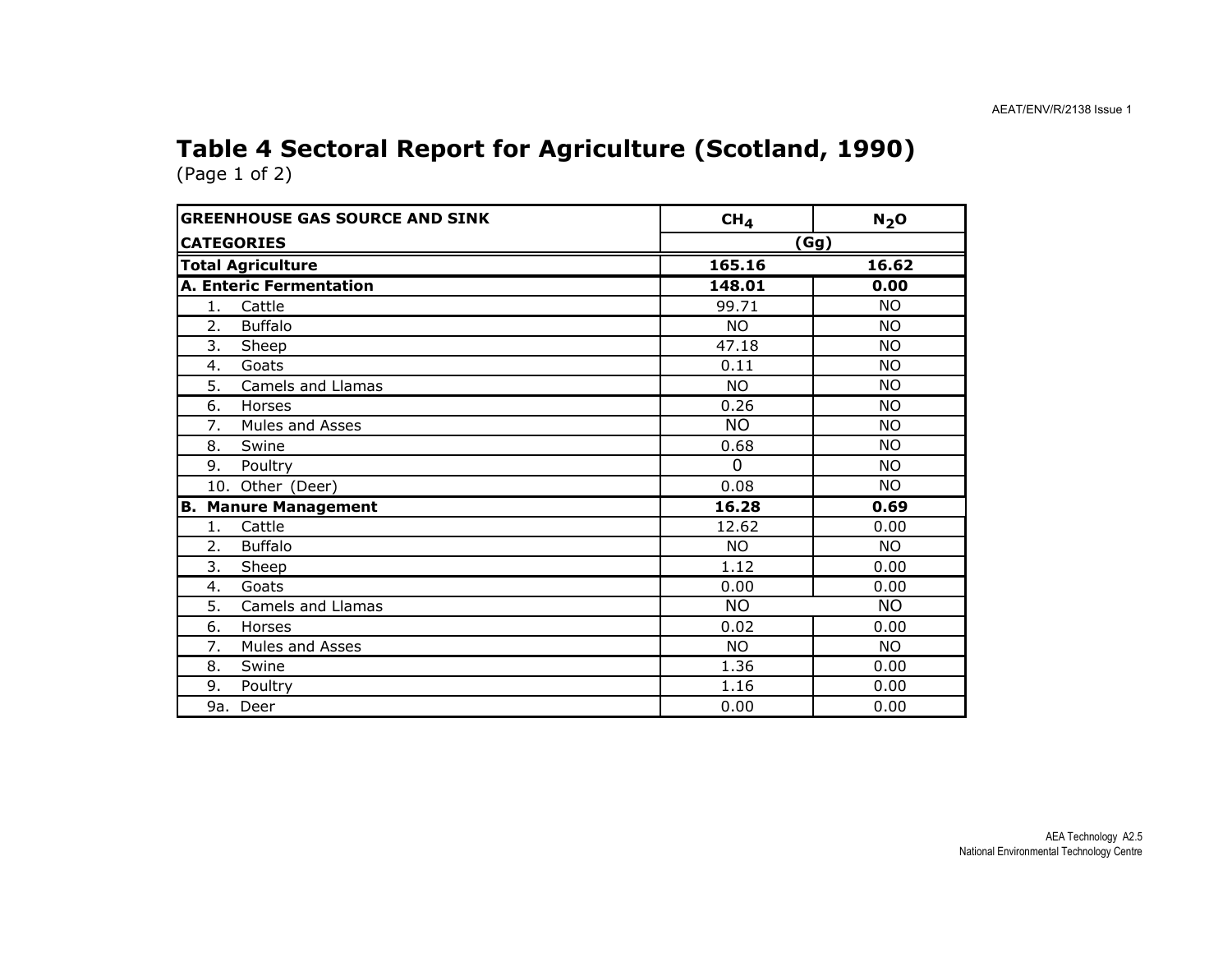# Table 4 Sectoral Report for Agriculture (Scotland, 1990)

(Page 2 of 2)

| <b>GREENHOUSE GAS SOURCE AND SINK</b>            | CH <sub>4</sub> | N <sub>2</sub> O |
|--------------------------------------------------|-----------------|------------------|
| <b>CATEGORIES</b>                                |                 | (Gg)             |
| <b>B. Manure Management (continued)</b>          |                 |                  |
| 10. Anaerobic Lagoons                            |                 | <b>NO</b>        |
| 11. Liquid Systems                               |                 | 0.02             |
| 12. Solid Storage and Dry Lot                    |                 | 0.61             |
| 13. Other (Poultry Litter, Stables etc)          |                 | 0.06             |
| <b>C. Rice Cultivation</b>                       | <b>NO</b>       | <b>NO</b>        |
| D. Agricultural Soils <sup>(1)</sup>             | <b>NE</b>       | 15.91            |
| <b>E. Prescribed Burning of Savannas</b>         | <b>NO</b>       | <b>NO</b>        |
| <b>F. Field Burning of Agricultural Residues</b> | 0.87            | 0.02             |
| 1. Cereals                                       | 0.86            | 0.02             |
| 2. Pulse                                         | <b>NO</b>       | NO.              |
| 3. Tuber and Root                                | <b>NO</b>       | NO.              |
| 4. Sugar Cane                                    | <b>NO</b>       | NO.              |
| 5. Other (Linseed)                               | 0.01            | 0.00             |
| <b>Other</b><br>IG.                              | 0.00            | 0.00             |

 AEA Technology A2.6 National Environmental Technology Centre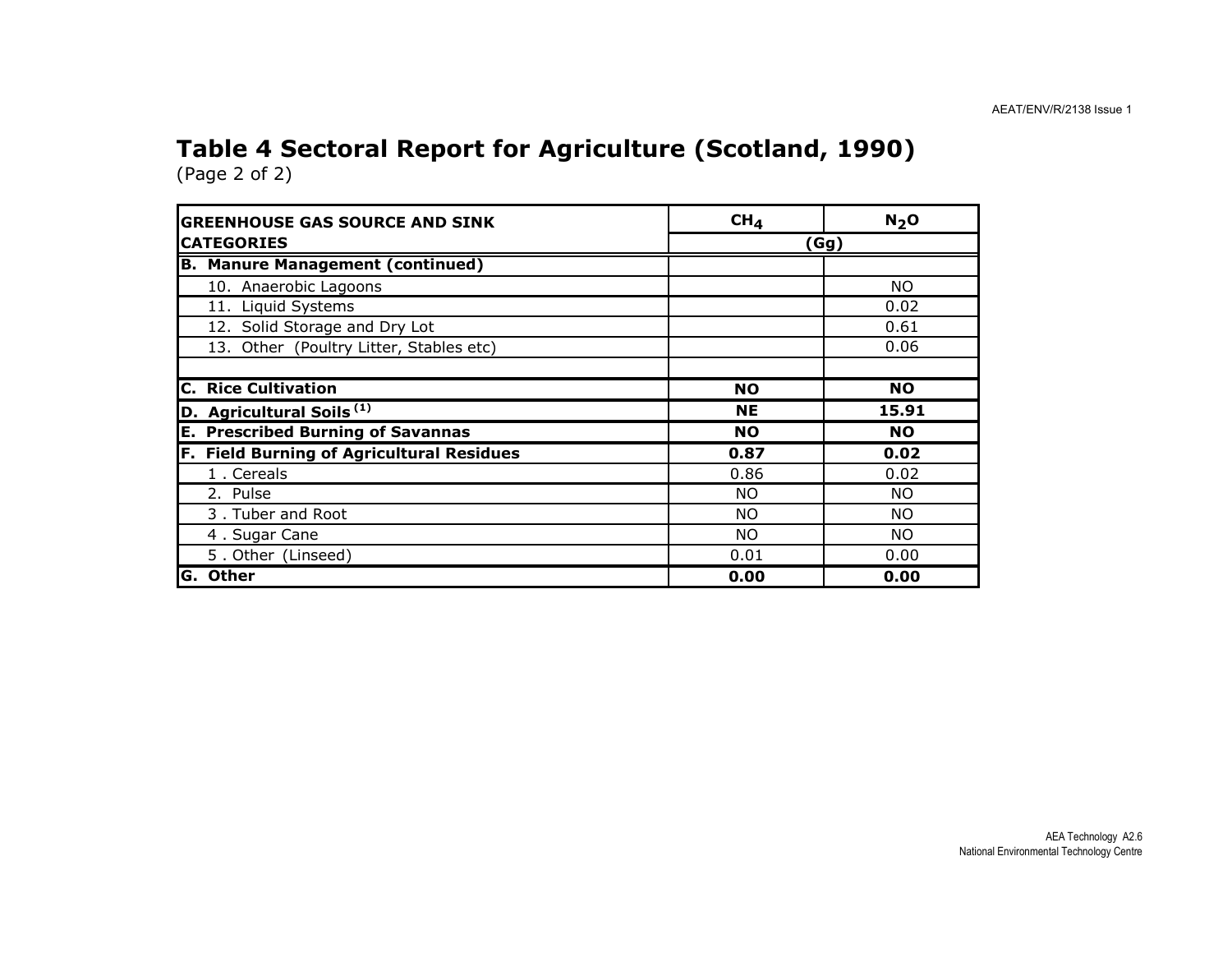#### Table 5 Sectoral Report for Land Use Change and Forestry (Scotland, 1990)

| <b>GREENHOUSE GAS SOURCE AND SINK</b> | CO <sub>2</sub> | CH <sub>4</sub> | $N2$ O |
|---------------------------------------|-----------------|-----------------|--------|
| <b>CATEGORIES</b>                     |                 | (Gg)            |        |
| 5. Land-Use Change and Forestry       | -2534.62        | 0.15            | 0.00   |
| A. Forest Land                        | $-7547$         |                 |        |
| B. Cropland                           | 6102            |                 |        |
| C. Grassland                          | $-2116$         | 0.03            | 0.00   |
| D. Wetlands                           |                 |                 |        |
| E. Settlements                        | 1741            | 0.12            | 0.00   |
| F. Other land                         |                 |                 |        |
| G. Other activities                   | $-714$          |                 |        |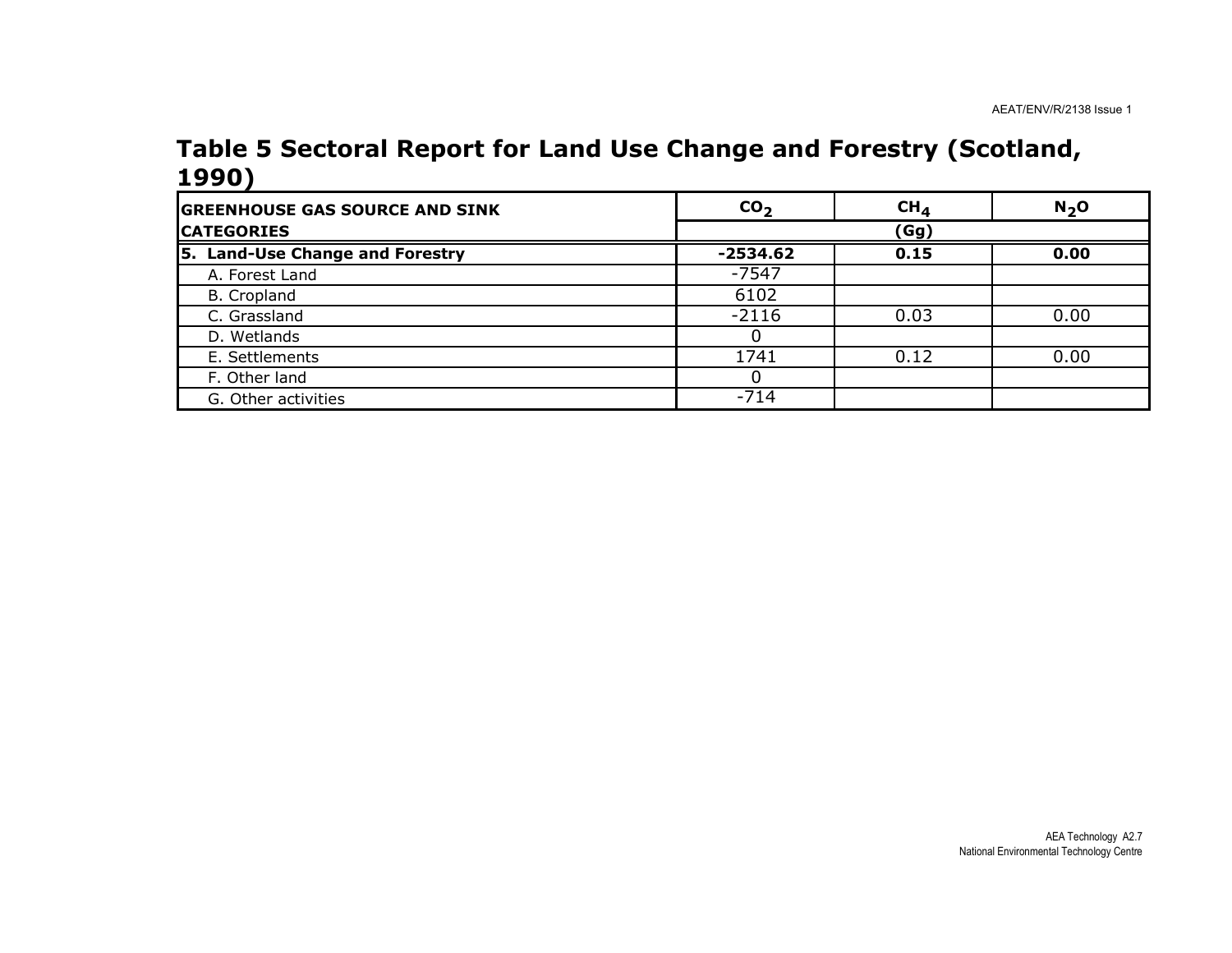## Table 6 Sectoral Report for Waste (Scotland, 1990)

| <b>GREENHOUSE GAS SOURCE AND SINK CATEGORIES</b> | CO <sub>2</sub> <sup>(1)</sup> | CH <sub>4</sub> | $N2$ O |
|--------------------------------------------------|--------------------------------|-----------------|--------|
|                                                  |                                | (Gg)            |        |
| <b>Total Waste</b>                               | 43.45                          | 104.19          | 0.30   |
| A. Solid Waste Disposal on Land                  | 0.00                           | 101.04          | 0.00   |
| 1. Managed Waste Disposal on Land                | 0.00                           | 101.04          | 0.00   |
| 2. Unmanaged Waste Disposal Sites                |                                |                 |        |
| 3. Other (please specify)                        |                                |                 |        |
|                                                  |                                |                 |        |
| <b>B. Wastewater Handling</b>                    | 0.00                           | 2.96            | 0.29   |
| 1. Industrial Wastewater                         |                                |                 |        |
| 2. Domestic and Commercial Wastewater            | 0.00                           | 2.96            | 0.29   |
| 3. Other (please specify)                        |                                |                 |        |
|                                                  |                                |                 |        |
| <b>C.</b> Waste Incineration                     | 43.45                          | 0.19            | 0.00   |
| D. Other (please specify)                        |                                |                 |        |
|                                                  |                                |                 |        |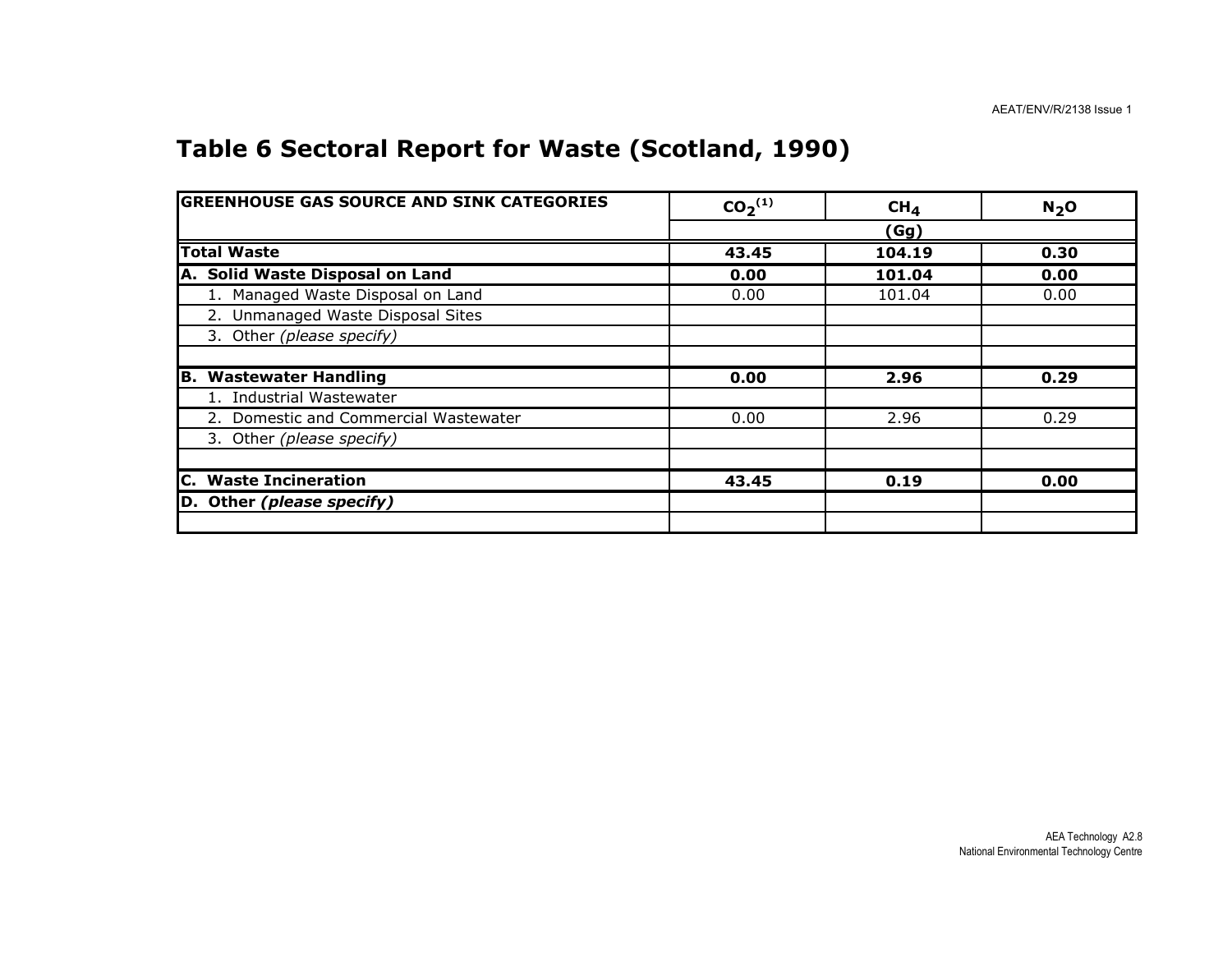#### Table 7A Summary Report for National Greenhouse Gas Inventories (Scotland, 1990)

| <b>IGREENHOUSE GAS SOURCE AND SINK</b>           | CO <sub>2</sub> | $CH_{4}$ | N <sub>2</sub> O | <b>HFCs</b> | <b>PFCs</b>                     | SF <sub>6</sub> |
|--------------------------------------------------|-----------------|----------|------------------|-------------|---------------------------------|-----------------|
| <b>CATEGORIES</b>                                |                 | (Gg)     |                  |             | CO <sub>2</sub> equivalent (Gg) | Gg              |
| Total National Emissions and Removals            | 50,031.21       | 360.17   | 20.12            | 0.15        | 113.45                          | 0.00            |
| 1. Energy                                        | 51,376.81       | 90.15    | 1.86             | 0.00        | 0.00                            | 0.00            |
| A. Fuel Combustion                               | 50,104.02       | 18.40    | 1.83             |             |                                 |                 |
| 1. Energy Industries                             | 19,317.47       | 0.60     | 0.45             |             |                                 |                 |
| 2. Manufacturing Industries and Construction     | 10,208.72       | 1.73     | 0.57             |             |                                 |                 |
| 3. Transport                                     | 10,456.69       | 2.41     | 0.44             |             |                                 |                 |
| 4. Other Sectors                                 | 9,669.16        | 13.63    | 0.35             |             |                                 |                 |
| 5. Other                                         | 451.98          | 0.02     | 0.02             |             |                                 |                 |
| B. Fugitive Emissions from Fuels                 | 1,272.79        | 71.76    | 0.03             |             |                                 |                 |
| 1. Solid Fuels                                   | 15.58           | 27.65    | 0.00             |             |                                 |                 |
| 2. Oil and Natural Gas                           | 1,257.21        | 44.11    | 0.03             |             |                                 |                 |
| 2. Industrial Processes                          | 983.92          | 0.52     | 1.35             | 0.15        | 113.45                          | 0.00            |
| A. Mineral Products                              | 665.42          | 0.00     | 0.00             | 0.00        | 0.00                            | 0.00            |
| <b>B.</b> Chemical Industry                      | 0.00            | 0.42     | 1.35             | 0.00        | 0.00                            | 0.00            |
| C. Metal Production                              | 318.50          | 0.10     | 0.00             | 0.00        | 94.25                           | 0.00            |
| D. Other Production                              | 0.00            | 0.00     | 0.00             | 0.00        | 0.00                            | 0.00            |
| E. Production of Halocarbons and SF <sub>6</sub> | 0.00            | 0.00     | 0.00             | 0.00        | 0.00                            | 0.00            |
| F. Consumption of Halocarbons and $SF6$          | 0.00            | 0.00     | 0.00             | 0.15        | 19.20                           | 0.00            |
| G.<br>Other                                      | 0.00            | 0.00     | 0.00             | 0.00        | 0.00                            | 0.00            |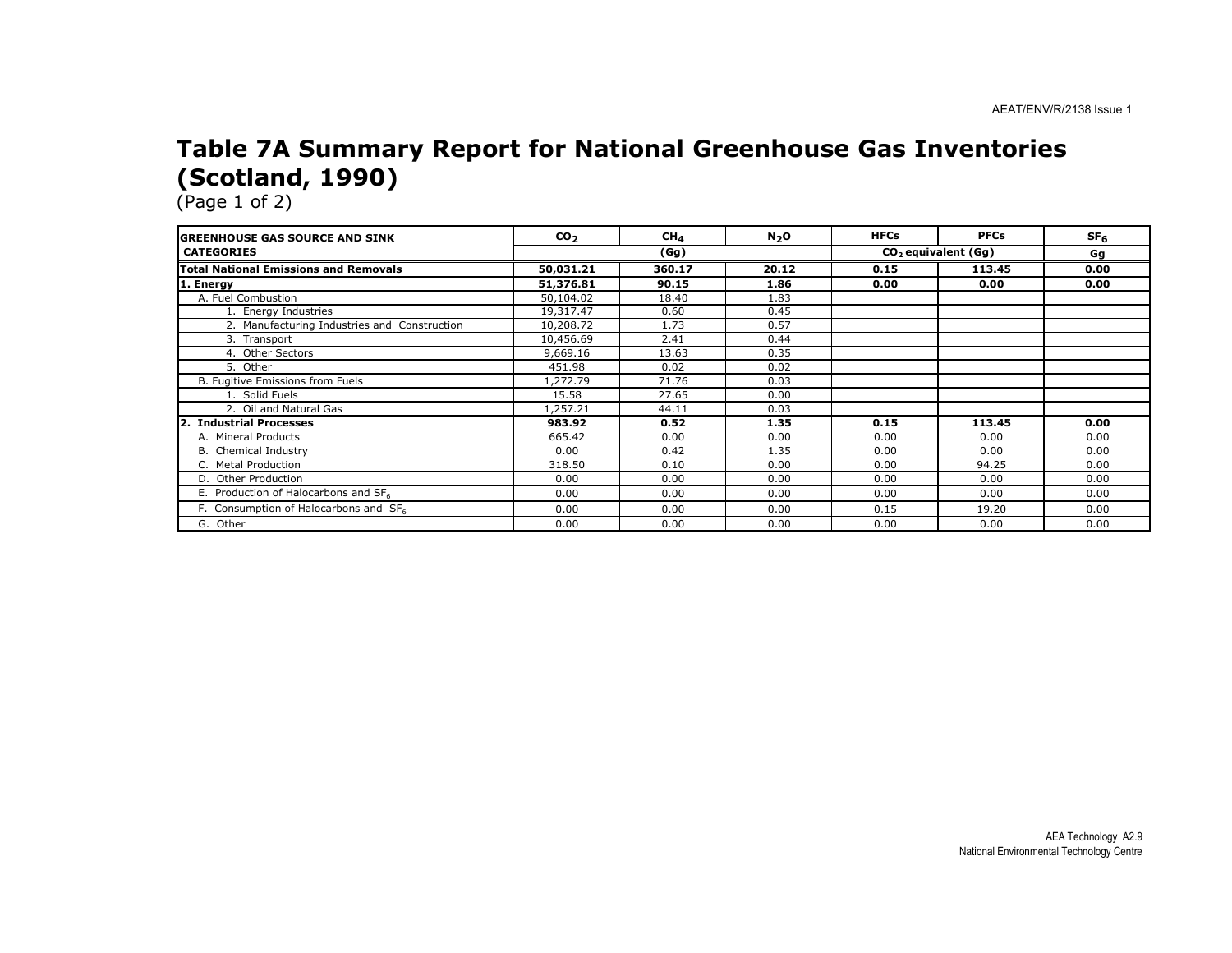#### Table 7A Summary Report for National Greenhouse Gas Inventories (Scotland, 1990)

| <b>GREENHOUSE GAS SOURCE AND SINK</b>      | CO <sub>2</sub> | CH <sub>4</sub> | N <sub>2</sub> O | <b>HFCs</b> | <b>PFCs</b>                     | SF <sub>6</sub> |
|--------------------------------------------|-----------------|-----------------|------------------|-------------|---------------------------------|-----------------|
| <b>CATEGORIES</b>                          |                 | (Gg)            |                  |             | CO <sub>2</sub> equivalent (Gg) | (Gg)            |
| 3. Solvent and Other Product Use           | 0.00            | 0.00            | 0.00             | 0.00        | 0.00                            | 0.00            |
| 4. Agriculture                             | 0.00            | 165.16          | 16.62            | 0.00        | 0.00                            | 0.00            |
| A. Enteric Fermentation                    |                 | 148.01          | 0.00             |             |                                 |                 |
| B. Manure Management                       |                 | 16.28           | 0.69             |             |                                 |                 |
| C. Rice Cultivation                        |                 | <b>NO</b>       | <b>NO</b>        |             |                                 |                 |
| D. Agricultural Soils                      |                 | <b>NE</b>       | 15.91            |             |                                 |                 |
| E. Prescribed Burning of Savannas          |                 | <b>NO</b>       | NO.              |             |                                 |                 |
| F. Field Burning of Agricultural Residues  |                 | 0.87            | 0.02             |             |                                 |                 |
| G. Other                                   |                 | 0.00            | 0.00             |             |                                 |                 |
| <b>Land-Use Change and Forestry</b><br>15. | -2,534.62       | 0.15            | 0.00             | 0.00        | 0.00                            | 0.00            |
| A. Forest Land                             | $-7,547.45$     |                 |                  |             |                                 |                 |
| <b>B.</b> Cropland                         | 6,101.55        |                 |                  |             |                                 |                 |
| C. Grassland                               | $-2,115.89$     | 0.03            | 0.00             |             |                                 |                 |
| D. Wetlands                                | 0.00            |                 |                  |             |                                 |                 |
| E. Settlements                             | 1,741.37        | 0.12            | 0.00             |             |                                 |                 |
| F. Other land                              | 0.00            |                 |                  |             |                                 |                 |
| G. Other activities                        | $-714.20$       | 0.00            |                  |             |                                 |                 |
| 6. Waste                                   | 43.45           | 104.19          | 0.30             | 0.00        | 0.00                            | 0.00            |
| A. Solid Waste Disposal on Land            | 0.00            | 101.04          | 0.00             |             |                                 |                 |
| B. Wastewater Handling                     | 0.00            | 2.96            | 0.29             |             |                                 |                 |
| C. Waste Incineration                      | 43.45           | 0.19            | 0.00             |             |                                 |                 |
| D. Other                                   |                 |                 |                  |             |                                 |                 |
| 7. Other (please specify)                  | 161.65          |                 |                  |             |                                 |                 |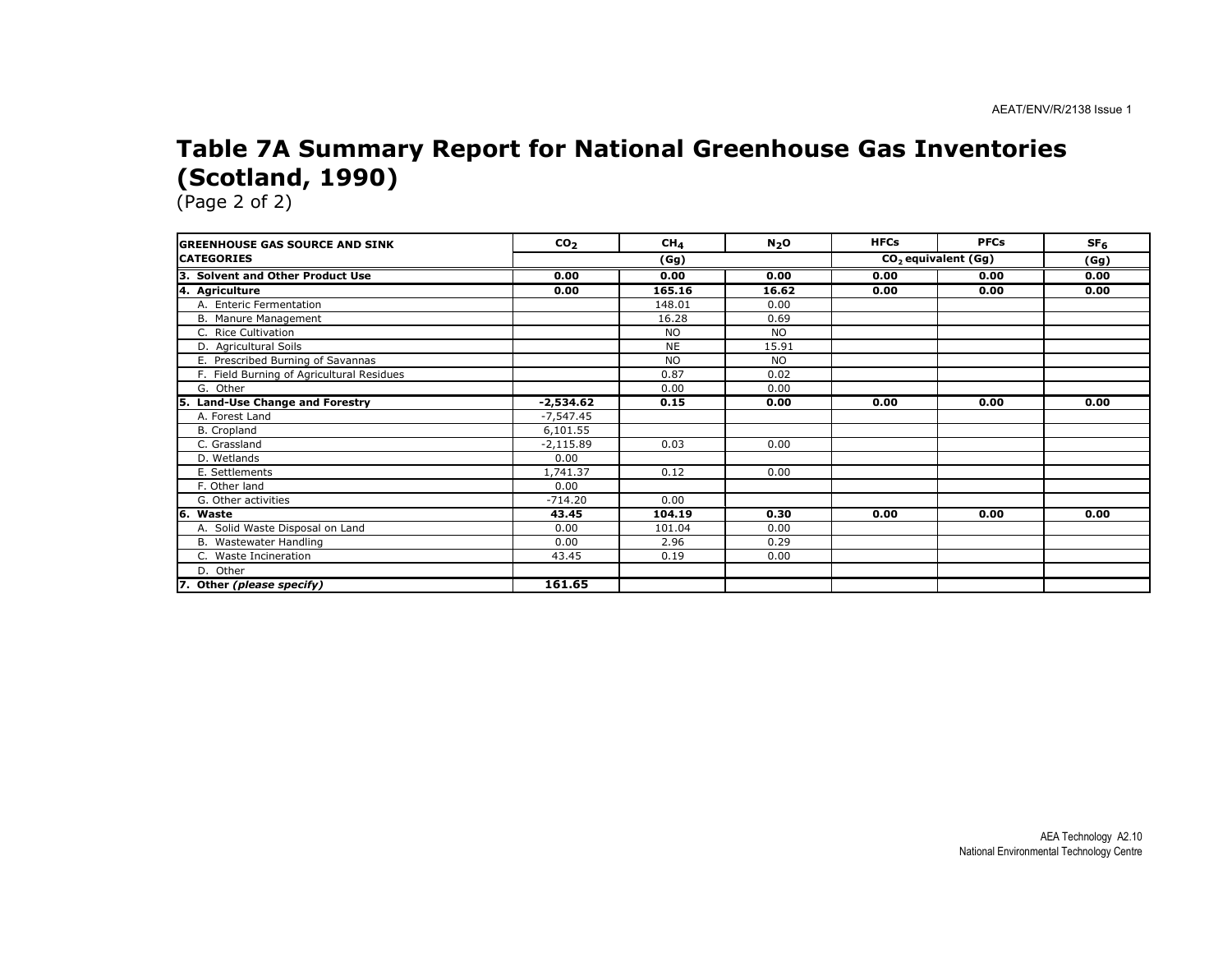#### Table 7A Summary Report for National Greenhouse Gas Inventories (Scotland, 1995)

| <b>GREENHOUSE GAS SOURCE AND SINK</b>             | CO <sub>2</sub> | CH <sub>4</sub> | N <sub>2</sub> O | <b>HFCs</b> | <b>PFCs</b>           | SF <sub>6</sub> |
|---------------------------------------------------|-----------------|-----------------|------------------|-------------|-----------------------|-----------------|
| <b>CATEGORIES</b>                                 |                 | (Gg)            |                  |             | $CO2$ equivalent (Gg) | Gg              |
| <b>Total National Emissions and Removals</b>      | 48340.96        | 345.11          | 18.07            | 131.85      | 87.62                 | 0.00            |
| 1. Energy                                         | 51342.58        | 84.25           | 1.94             | 0.00        | 0.00                  | 0.00            |
| A. Fuel Combustion                                | 49219.18        | 10.79           | 1.93             |             |                       |                 |
| 1. Energy Industries                              | 22147.70        | 0.44            | 0.41             |             |                       |                 |
| 2. Manufacturing Industries and Construction      | 6570.88         | 0.50            | 0.43             |             |                       |                 |
| 3. Transport                                      | 10420.91        | 1.87            | 0.75             |             |                       |                 |
| 4. Other Sectors                                  | 9747.32         | 7.96            | 0.32             |             |                       |                 |
| 5. Other                                          | 332.36          | 0.02            | 0.01             |             |                       |                 |
| B. Fugitive Emissions from Fuels                  | 2123.41         | 73.46           | 0.02             |             |                       |                 |
| 1. Solid Fuels                                    | 0.00            | 31.24           | 0.00             |             |                       |                 |
| 2. Oil and Natural Gas                            | 2123.41         | 42.22           | 0.02             |             |                       |                 |
| <b>Industrial Processes</b>                       | 506.08          | 0.58            | 0.00             | 131.85      | 87.62                 | 0.00            |
| A. Mineral Products                               | 438.20          | 0.00            | 0.00             | 0.00        | 0.00                  | 0.00            |
| <b>B.</b> Chemical Industry                       | 0.00            | 0.58            | 0.00             | 0.00        | 0.00                  | 0.00            |
| C. Metal Production                               | 67.88           | 0.00            | 0.00             | 0.00        | 35.88                 | 0.00            |
| D. Other Production <sup>(3)</sup>                |                 |                 |                  |             |                       |                 |
| E. Production of Halocarbons and SF <sub>6</sub>  | 0.00            | 0.00            | 0.00             | 0.00        | 0.00                  | 0.00            |
| F. Consumption of Halocarbons and SF <sub>6</sub> | 0.00            | 0.00            | 0.00             | 131.85      | 51.74                 | 0.00            |
| G. Other                                          |                 |                 |                  |             |                       |                 |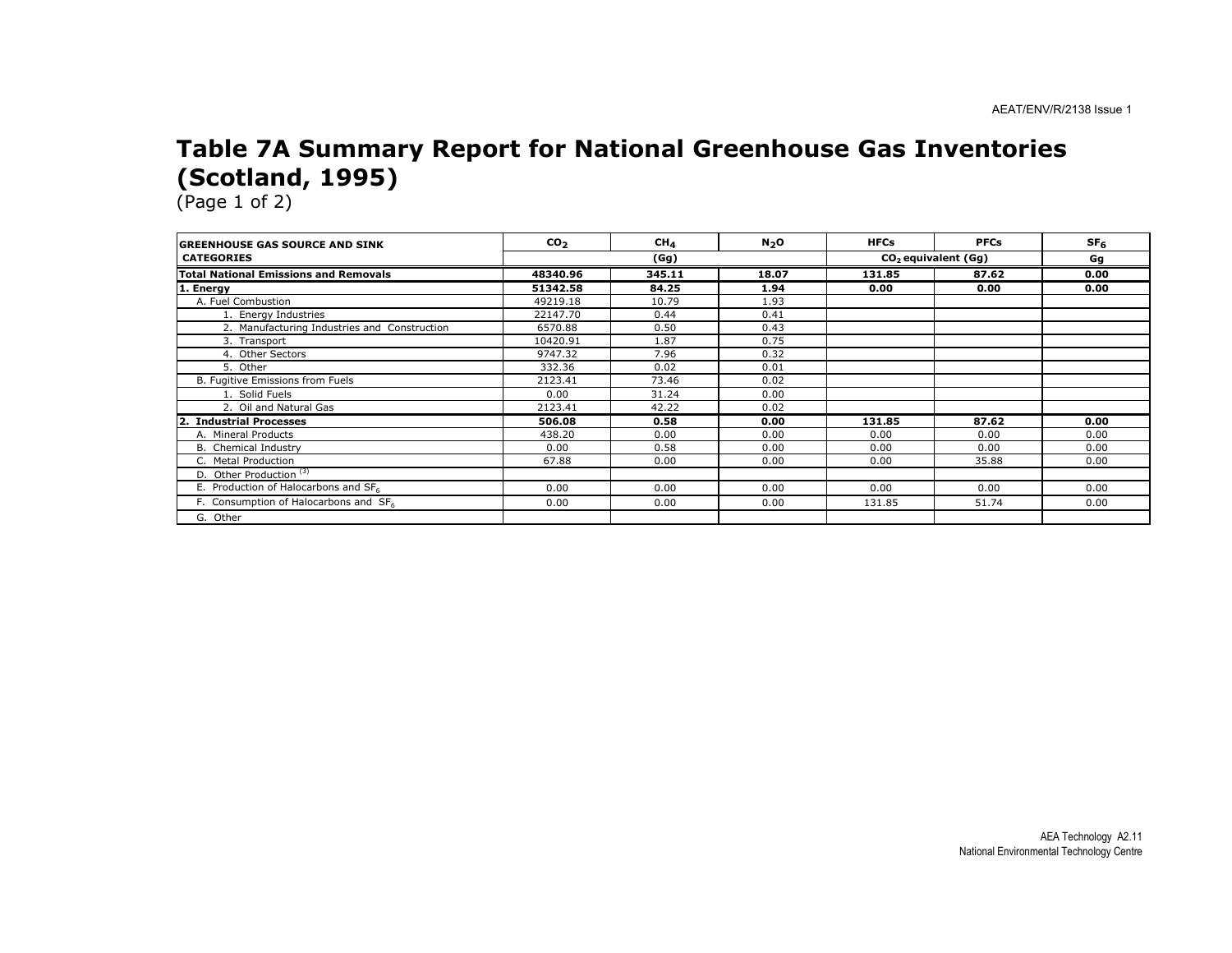#### Table 7A Summary Report for National Greenhouse Gas Inventories (Scotland, 1995)

| <b>IGREENHOUSE GAS SOURCE AND SINK</b>     | CO <sub>2</sub> | CH <sub>4</sub> | N <sub>2</sub> O | <b>HFCs</b> | <b>PFCs</b>           | SF <sub>6</sub> |
|--------------------------------------------|-----------------|-----------------|------------------|-------------|-----------------------|-----------------|
| <b>ICATEGORIES</b>                         |                 | (Gg)            |                  |             | $CO2$ equivalent (Gg) | (Gg)            |
| з.<br><b>Solvent and Other Product Use</b> | 0.00            | 0.00            | 0.00             | 0.00        | 0.00                  | 0.00            |
| 4. Agriculture                             | 0.00            | 162.59          | 15.83            | 0.00        | 0.00                  | 0.00            |
| A. Enteric Fermentation                    |                 | 146.25          | 0.00             |             |                       |                 |
| B. Manure Management                       |                 | 16.33           | 0.69             |             |                       |                 |
| C. Rice Cultivation                        |                 | <b>NO</b>       | <b>NO</b>        |             |                       |                 |
| D. Agricultural Soils                      |                 | 0.00            | 15.14            |             |                       |                 |
| E. Prescribed Burning of Savannas          |                 | <b>NO</b>       | <b>NO</b>        |             |                       |                 |
| F. Field Burning of Agricultural Residues  |                 | 0.00            | 0.00             |             |                       |                 |
| G. Other                                   |                 | <b>NO</b>       | <b>NO</b>        |             |                       |                 |
| <b>Land-Use Change and Forestry</b><br>5.  | $-3711.79$      | 0.12            | 0.00             | 0.00        | 0.00                  | 0.00            |
| A. Forest Land                             | -8972.99        |                 |                  |             |                       |                 |
| B. Cropland                                | 6312.70         |                 |                  |             |                       |                 |
| C. Grassland                               | $-2195.21$      | 0.03            | 0.00             |             |                       |                 |
| D. Wetlands                                | 0.00            |                 |                  |             |                       |                 |
| E. Settlements                             | 1710.26         | 0.09            | 0.00             |             |                       |                 |
| F. Other land                              | 0.00            |                 |                  |             |                       |                 |
| G. Other activities                        | $-566.54$       |                 |                  |             |                       |                 |
| l6.<br>Waste                               | 30.05           | 97.57           | 0.30             | 0.00        | 0.00                  | 0.00            |
| A. Solid Waste Disposal on Land            | 0.00            | 94.43           | 0.00             |             |                       |                 |
| B. Wastewater Handling                     | 0.00            | 3.02            | 0.30             |             |                       |                 |
| C. Waste Incineration                      | 30.05           | 0.11            | 0.00             |             |                       |                 |
| D. Other                                   |                 |                 |                  |             |                       |                 |
| 7. Other (please specify)                  | 174.03          | 0.00            | 0.00             |             |                       |                 |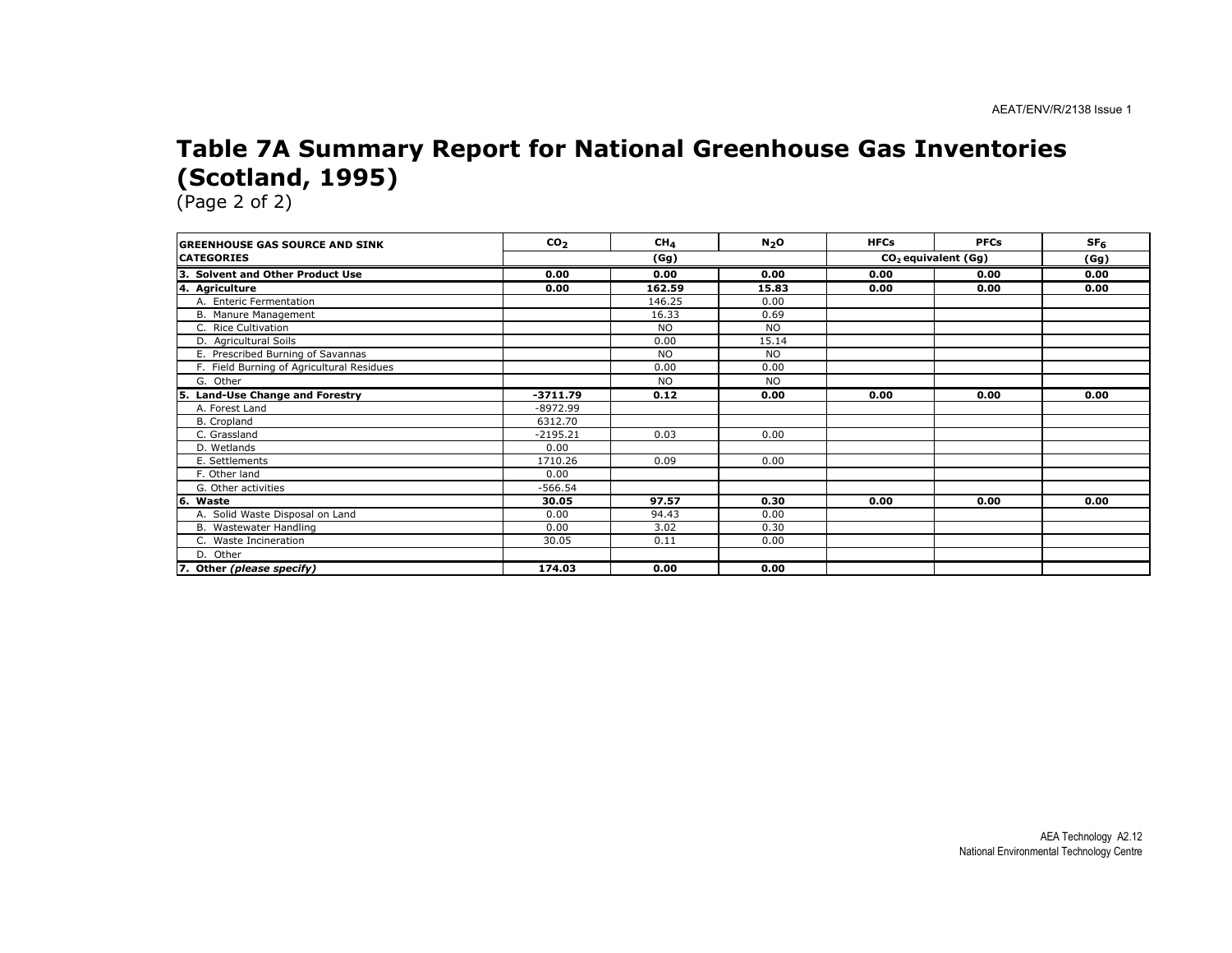#### Table 7A Summary Report for National Greenhouse Gas Inventories (Scotland, 1998)

| <b>GREENHOUSE GAS SOURCE AND SINK</b>            | CO <sub>2</sub> | CH <sub>4</sub> | N <sub>2</sub> O | <b>HFCs</b> | <b>PFCs</b>           | SF <sub>6</sub> |
|--------------------------------------------------|-----------------|-----------------|------------------|-------------|-----------------------|-----------------|
| <b>CATEGORIES</b>                                |                 | (Gg)            |                  |             | $CO2$ equivalent (Gg) |                 |
| <b>Total National Emissions and Removals</b>     | 49898.50        | 324.01          | 17.82            | 418.97      | 111.81                | 0.00            |
| 1. Energy                                        | 53026.96        | 73.61           | 2.32             | 0.00        | 0.00                  | 0.00            |
| A. Fuel Combustion                               | 52187.83        | 9.79            | 2.30             |             |                       |                 |
| 1. Energy Industries                             | 23475.68        | 0.39            | 0.44             |             |                       |                 |
| 2. Manufacturing Industries and Construction     | 7417.94         | 0.57            | 0.46             |             |                       |                 |
| 3. Transport                                     | 10859.29        | 1.49            | 1.06             |             |                       |                 |
| 4. Other Sectors                                 | 10161.76        | 7.32            | 0.33             |             |                       |                 |
| 5. Other                                         | 273.17          | 0.01            | 0.01             |             |                       |                 |
| B. Fugitive Emissions from Fuels                 | 839.13          | 63.82           | 0.01             |             |                       |                 |
| 1. Solid Fuels                                   | 0.00            | 33.76           | 0.00             |             |                       |                 |
| 2. Oil and Natural Gas                           | 839.13          | 30.06           | 0.01             |             |                       |                 |
| <b>Industrial Processes</b>                      | 537.21          | 0.36            | 0.00             | 418.97      | 111.81                | 0.00            |
| A. Mineral Products                              | 461.42          | 0.00            | 0.00             | 0.00        | 0.00                  | 0.00            |
| B. Chemical Industry                             | 0.00            | 0.36            | 0.00             | 0.00        | 0.00                  | 0.00            |
| C. Metal Production                              | 75.79           | 0.00            | 0.00             | 0.00        | 39.85                 | 0.00            |
| D. Other Production <sup>(3)</sup>               |                 |                 |                  |             |                       |                 |
| E. Production of Halocarbons and SF <sub>6</sub> | 0.00            | 0.00            | 0.00             | 0.00        | 0.00                  | 0.00            |
| F. Consumption of Halocarbons and SF6            | 0.00            | 0.00            | 0.00             | 418.97      | 71.96                 | 0.00            |
| G. Other                                         |                 |                 |                  |             |                       |                 |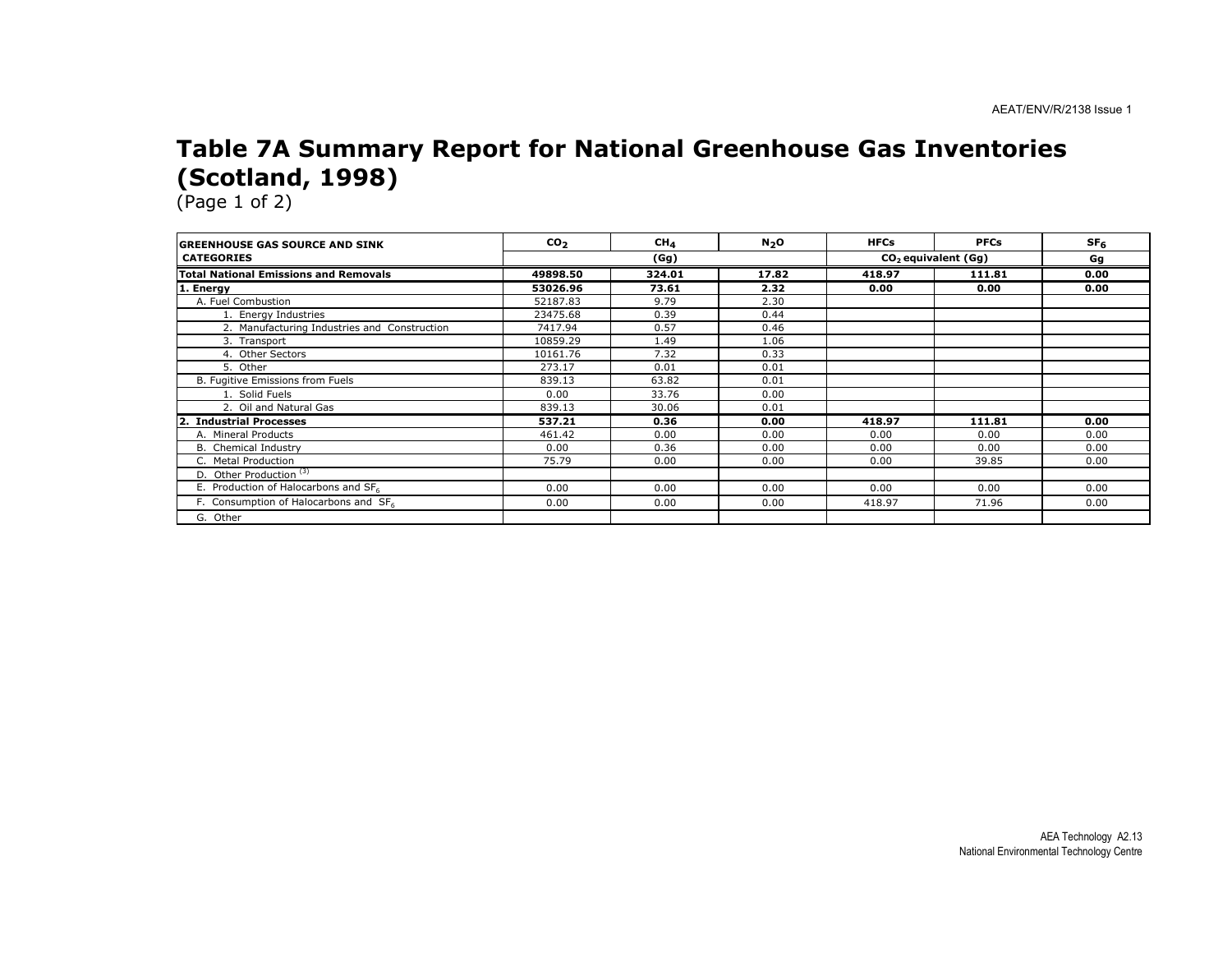#### Table 7A Summary Report for National Greenhouse Gas Inventories (Scotland, 1998)

| <b>GREENHOUSE GAS SOURCE AND SINK</b>      | CO <sub>2</sub> | CH <sub>4</sub> | $N_2O$    | <b>HFCs</b> | <b>PFCs</b>           | SF <sub>6</sub> |
|--------------------------------------------|-----------------|-----------------|-----------|-------------|-----------------------|-----------------|
| <b>CATEGORIES</b>                          |                 | (Gg)            |           |             | $CO2$ equivalent (Gg) |                 |
| 3. Solvent and Other Product Use           | 0.00            | 0.00            | 0.00      | 0.00        | 0.00                  | 0.00            |
| 4. Agriculture                             | 0.00            | 164.97          | 15.17     | 0.00        | 0.00                  | 0.00            |
| A. Enteric Fermentation                    |                 | 148.42          | 0.00      |             |                       |                 |
| B. Manure Management                       |                 | 16.56           | 0.71      |             |                       |                 |
| C. Rice Cultivation                        |                 | <b>NO</b>       | <b>NO</b> |             |                       |                 |
| D. Agricultural Soils                      |                 | 0.00            | 14.46     |             |                       |                 |
| E. Prescribed Burning of Savannas          |                 | <b>NO</b>       | <b>NO</b> |             |                       |                 |
| F. Field Burning of Agricultural Residues  |                 | 0.00            | 0.00      |             |                       |                 |
| G. Other                                   |                 | <b>NO</b>       | <b>NO</b> |             |                       |                 |
| <b>Land-Use Change and Forestry</b><br>15. | $-3854.52$      | 0.16            | 0.00      | 0.00        | 0.00                  | 0.00            |
| A. Forest Land                             | $-8878.00$      |                 |           |             |                       |                 |
| B. Cropland                                | 6370.98         |                 |           |             |                       |                 |
| C. Grassland                               | $-2448.84$      | 0.04            | 0.00      |             |                       |                 |
| D. Wetlands                                | 0.00            |                 |           |             |                       |                 |
| E. Settlements                             | 1708.47         | 0.12            | 0.00      |             |                       |                 |
| F. Other land                              | 0.00            |                 |           |             |                       |                 |
| G. Other activities                        | $-607.14$       |                 |           |             |                       |                 |
| 6. Waste                                   | 17.18           | 84.91           | 0.33      | 0.00        | 0.00                  | 0.00            |
| A. Solid Waste Disposal on Land            | 0.00            | 81.67           | 0.00      |             |                       |                 |
| B. Wastewater Handling                     | 0.00            | 3.23            | 0.33      |             |                       |                 |
| C. Waste Incineration                      | 17.18           | 0.01            | 0.00      |             |                       |                 |
| D. Other                                   |                 |                 |           |             |                       |                 |
| 7. Other (please specify)                  | 171.68          | 0.00            | 0.00      |             |                       |                 |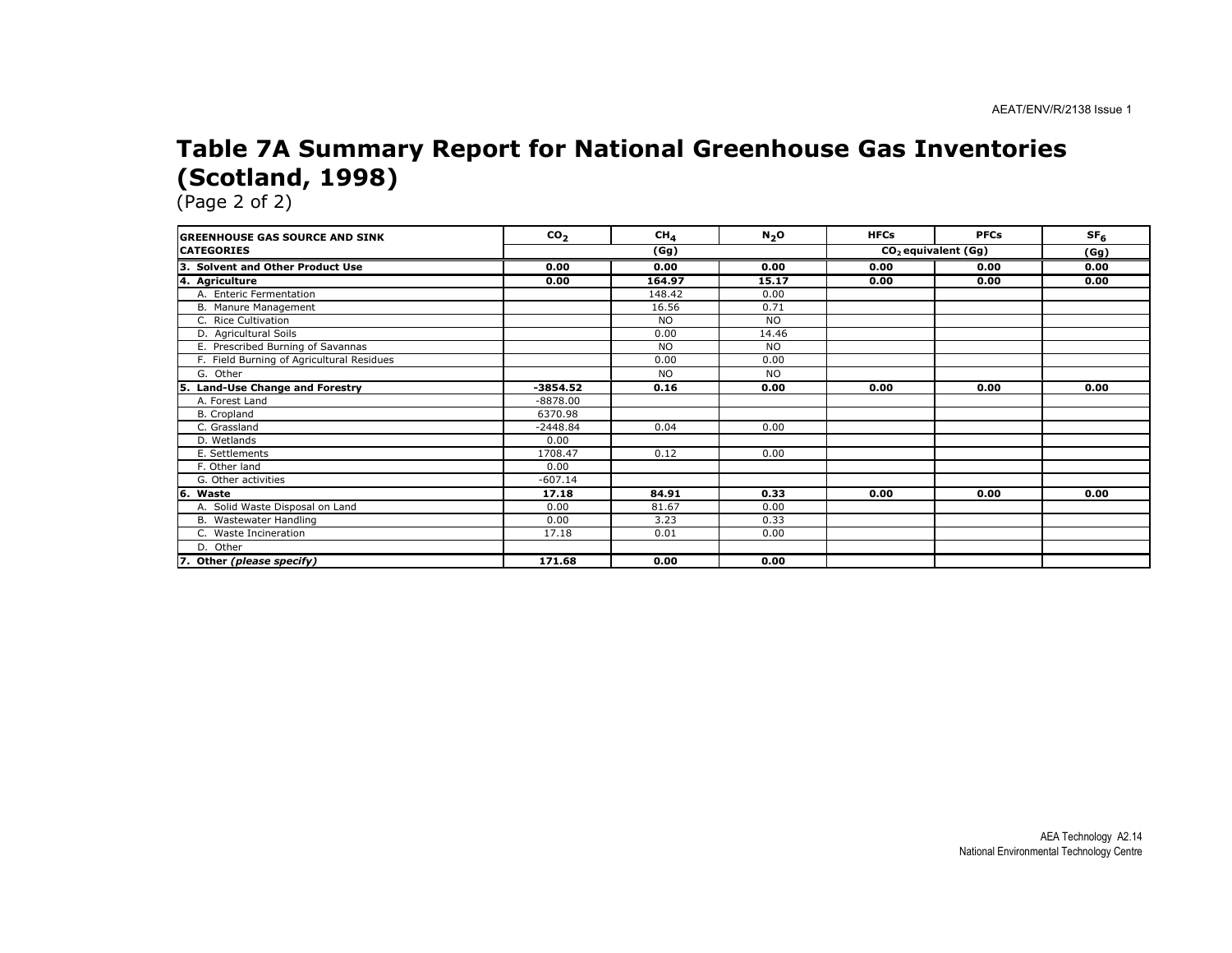#### Table 7A Summary Report for National Greenhouse Gas Inventories (Scotland, 1999)

| <b>IGREENHOUSE GAS SOURCE AND SINK</b>           | CO <sub>2</sub> | CH <sub>4</sub> | $N2$ O | <b>HFCs</b> | <b>PFCs</b>                     | SF <sub>6</sub> |
|--------------------------------------------------|-----------------|-----------------|--------|-------------|---------------------------------|-----------------|
| <b>CATEGORIES</b>                                |                 | (Gg)            |        |             | CO <sub>2</sub> equivalent (Gg) |                 |
| <b>Total National Emissions and Removals</b>     | 48055.00        | 292.04          | 17.35  | 460.34      | 117.65                          | 0.00            |
| 1. Energy                                        | 51296.33        | 56.61           | 2.36   | 0.00        | 0.00                            | 0.00            |
| A. Fuel Combustion                               | 50513.72        | 10.25           | 2.35   |             |                                 |                 |
| 1. Energy Industries                             | 21858.81        | 0.41            | 0.43   |             |                                 |                 |
| 2. Manufacturing Industries and Construction     | 7426.71         | 0.55            | 0.45   |             |                                 |                 |
| 3. Transport                                     | 10686.86        | 1.32            | 1.14   |             |                                 |                 |
| 4. Other Sectors                                 | 10292.72        | 7.96            | 0.32   |             |                                 |                 |
| 5. Other                                         | 248.62          | 0.01            | 0.01   |             |                                 |                 |
| B. Fugitive Emissions from Fuels                 | 782.61          | 46.36           | 0.01   |             |                                 |                 |
| 1. Solid Fuels                                   | 0.00            | 20.16           | 0.00   |             |                                 |                 |
| 2. Oil and Natural Gas                           | 782.61          | 26.20           | 0.01   |             |                                 |                 |
| <b>Industrial Processes</b>                      | 500.39          | 0.51            | 0.00   | 460.34      | 117.65                          | 0.00            |
| A. Mineral Products                              | 428.85          | 0.00            | 0.00   | 0.00        | 0.00                            | 0.00            |
| B. Chemical Industry                             | 0.00            | 0.51            | 0.00   | 0.00        | 0.00                            | 0.00            |
| C. Metal Production                              | 71.54           | 0.00            | 0.00   | 0.00        | 34.01                           | 0.00            |
| D. Other Production <sup>(3)</sup>               |                 |                 |        |             |                                 |                 |
| E. Production of Halocarbons and SF <sub>6</sub> | 0.00            | 0.00            | 0.00   | 0.00        | 0.00                            | 0.00            |
| F. Consumption of Halocarbons and SF6            | 0.00            | 0.00            | 0.00   | 460.34      | 83.64                           | 0.00            |
| G. Other                                         |                 |                 |        |             |                                 |                 |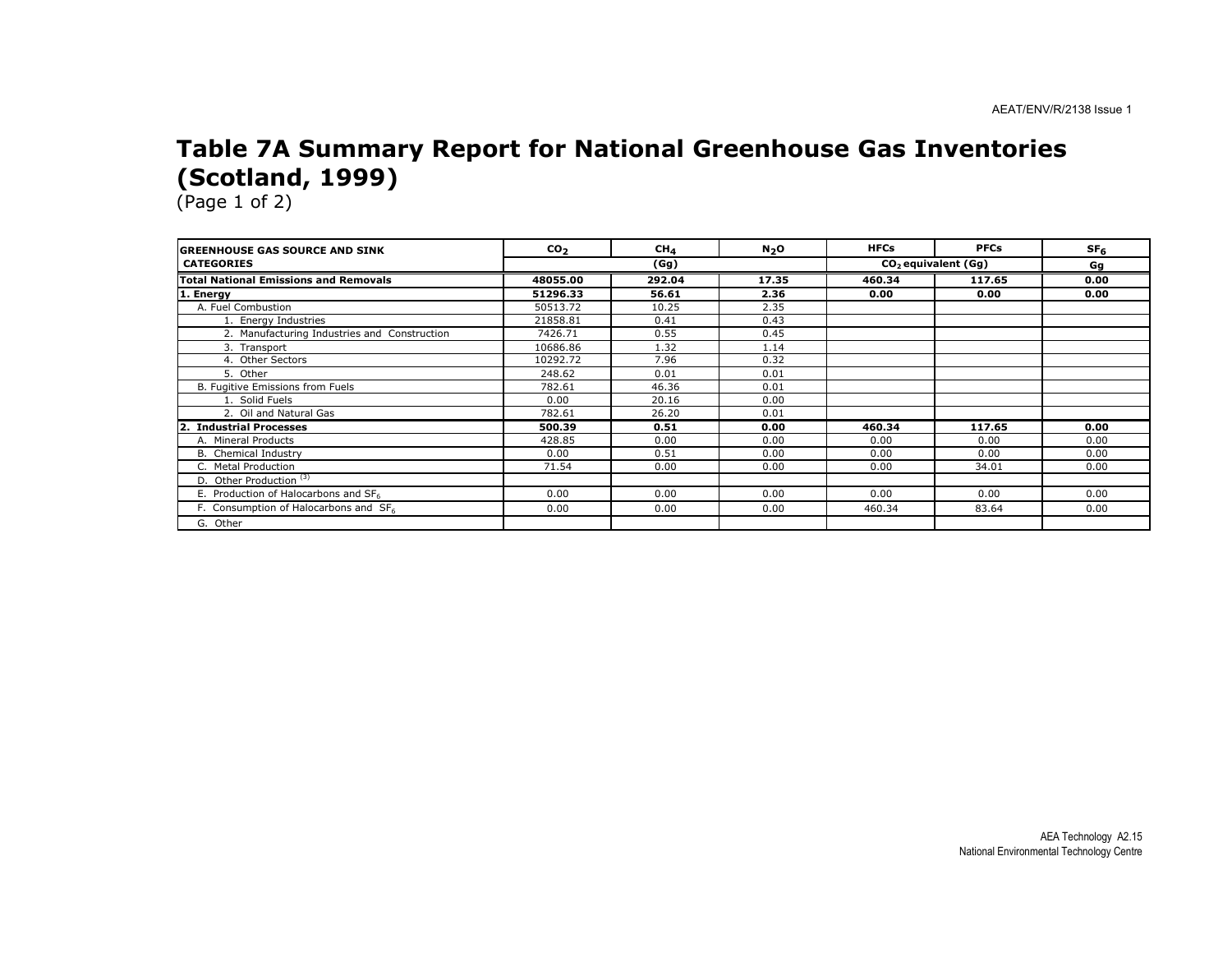#### Table 7A Summary Report for National Greenhouse Gas Inventories (Scotland, 1999)

| <b>GREENHOUSE GAS SOURCE AND SINK</b>     | CO <sub>2</sub> | CH <sub>4</sub> | N <sub>2</sub> O | <b>HFCs</b> | <b>PFCs</b>           | SF <sub>6</sub> |  |
|-------------------------------------------|-----------------|-----------------|------------------|-------------|-----------------------|-----------------|--|
| <b>CATEGORIES</b>                         | (Gg)            |                 |                  |             | $CO2$ equivalent (Gg) |                 |  |
| 3. Solvent and Other Product Use          | 0.00            | 0.00            | 0.00             | 0.00        | 0.00                  | 0.00            |  |
| 4. Agriculture                            | 0.00            | 162.73          | 14.66            | 0.00        | 0.00                  | 0.00            |  |
| A. Enteric Fermentation                   |                 | 146.81          | 0.00             |             |                       |                 |  |
| B. Manure Management                      |                 | 15.92           | 0.69             |             |                       |                 |  |
| C. Rice Cultivation                       |                 | <b>NO</b>       | NO.              |             |                       |                 |  |
| D. Agricultural Soils                     |                 | 0.00            | 13.97            |             |                       |                 |  |
| E. Prescribed Burning of Savannas         |                 | <b>NO</b>       | <b>NO</b>        |             |                       |                 |  |
| F. Field Burning of Agricultural Residues |                 | 0.00            | 0.00             |             |                       |                 |  |
| G. Other                                  |                 | <b>NO</b>       | <b>NO</b>        |             |                       |                 |  |
| Land-Use Change and Forestry<br>5.        | $-3929.15$      | 0.19            | 0.00             | 0.00        | 0.00                  | 0.00            |  |
| A. Forest Land                            | $-9075.31$      |                 |                  |             |                       |                 |  |
| B. Cropland                               | 6390.54         |                 |                  |             |                       |                 |  |
| C. Grassland                              | $-2421.61$      | 0.09            | 0.00             |             |                       |                 |  |
| D. Wetlands                               | 0.00            |                 |                  |             |                       |                 |  |
| E. Settlements                            | 1693.04         | 0.10            | 0.00             |             |                       |                 |  |
| F. Other land                             | 0.00            |                 |                  |             |                       |                 |  |
| G. Other activities                       | $-515.81$       |                 |                  |             |                       |                 |  |
| 6.<br>Waste                               | 17.55           | 72.00           | 0.33             | 0.00        | 0.00                  | 0.00            |  |
| A. Solid Waste Disposal on Land           | 0.00            | 68.87           | 0.00             |             |                       |                 |  |
| B. Wastewater Handling                    | 0.00            | 3.12            | 0.33             |             |                       |                 |  |
| C. Waste Incineration                     | 17.55           | 0.01            | 0.00             |             |                       |                 |  |
| D. Other                                  |                 |                 |                  |             |                       |                 |  |
| 7. Other (please specify)                 | 169.88          | 0.00            | 0.00             |             |                       |                 |  |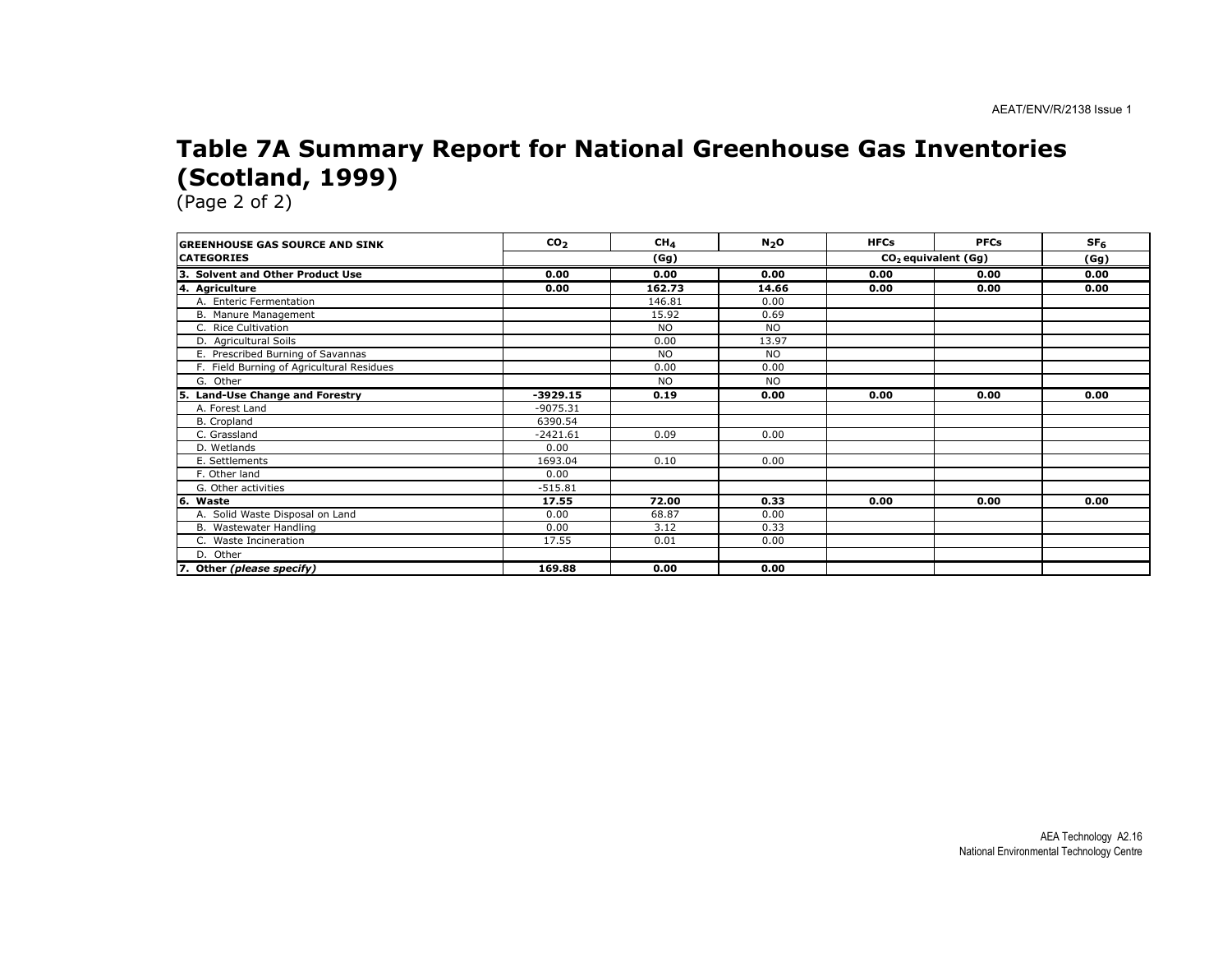#### Table 7A Summary Report for National Greenhouse Gas Inventories (Scotland, 2000)

| <b>IGREENHOUSE GAS SOURCE AND SINK</b>       | CO <sub>2</sub> | CH <sub>4</sub> | $N2$ O | <b>HFCs</b> | <b>PFCs</b>                     | SF <sub>6</sub> |
|----------------------------------------------|-----------------|-----------------|--------|-------------|---------------------------------|-----------------|
| <b>CATEGORIES</b>                            |                 | (Gg)            |        |             | CO <sub>2</sub> equivalent (Gq) |                 |
| <b>Total National Emissions and Removals</b> | 49759.26        | 284.57          | 16.96  | 538.27      | 111.35                          | 0.00            |
| 1. Energy                                    | 53095.21        | 53.31           | 2.49   | 0.00        | 0.00                            | 0.00            |
| A. Fuel Combustion                           | 52266.45        | 8.04            | 2.48   |             |                                 |                 |
| 1. Energy Industries                         | 23896.70        | 0.44            | 0.52   |             |                                 |                 |
| 2. Manufacturing Industries and Construction | 7474.11         | 0.60            | 0.41   |             |                                 |                 |
| 3. Transport                                 | 10744.95        | 1.21            | 1.23   |             |                                 |                 |
| 4. Other Sectors                             | 9912.48         | 5.77            | 0.31   |             |                                 |                 |
| 5. Other                                     | 238.21          | 0.01            | 0.01   |             |                                 |                 |
| B. Fugitive Emissions from Fuels             | 828.76          | 45.27           | 0.01   |             |                                 |                 |
| 1. Solid Fuels                               | 0.00            | 16.80           | 0.00   |             |                                 |                 |
| 2. Oil and Natural Gas                       | 828.76          | 28.46           | 0.01   |             |                                 |                 |
| 2. Industrial Processes                      | 415.33          | 0.72            | 0.00   | 538.27      | 111.35                          | 0.00            |
| A. Mineral Products                          | 350.52          | 0.00            | 0.00   | 0.00        | 0.00                            | 0.00            |
| B. Chemical Industry                         | 0.00            | 0.72            | 0.00   | 0.00        | 0.00                            | 0.00            |
| C. Metal Production                          | 64.81           | 0.00            | 0.00   | 0.00        | 14.11                           | 0.00            |
| D. Other Production <sup>(3)</sup>           |                 |                 |        |             |                                 |                 |
| E. Production of Halocarbons and SF6         | 0.00            | 0.00            | 0.00   | 0.00        | 0.00                            | 0.00            |
| F. Consumption of Halocarbons and SF6        | 0.00            | 0.00            | 0.00   | 538.27      | 97.24                           | 0.00            |
| G. Other                                     |                 |                 |        |             |                                 |                 |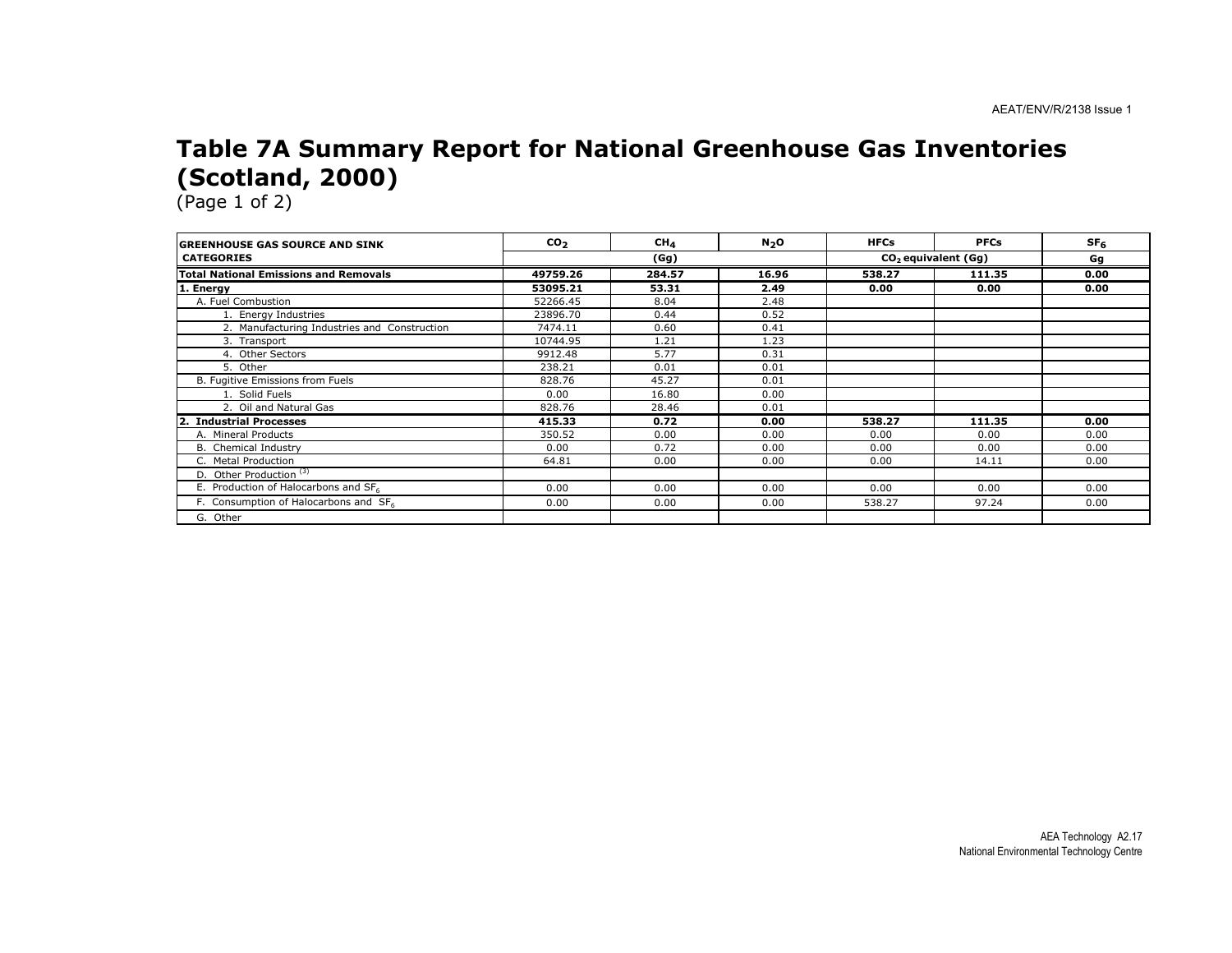#### Table 7A Summary Report for National Greenhouse Gas Inventories (Scotland, 2000)

| <b>GREENHOUSE GAS SOURCE AND SINK</b>     | CO <sub>2</sub> | CH <sub>4</sub> | N <sub>2</sub> O | <b>HFCs</b> | <b>PFCs</b>           | SF <sub>6</sub> |  |
|-------------------------------------------|-----------------|-----------------|------------------|-------------|-----------------------|-----------------|--|
| <b>CATEGORIES</b>                         | (Gg)            |                 |                  |             | $CO2$ equivalent (Gg) |                 |  |
| 3. Solvent and Other Product Use          | 0.00            | 0.00            | 0.00             | 0.00        | 0.00                  | 0.00            |  |
| 4. Agriculture                            | 0.00            | 159.65          | 14.11            | 0.00        | 0.00                  | 0.00            |  |
| A. Enteric Fermentation                   |                 | 143.64          | 0.00             |             |                       |                 |  |
| B. Manure Management                      |                 | 16.00           | 0.69             |             |                       |                 |  |
| C. Rice Cultivation                       |                 | <b>NO</b>       | NO.              |             |                       |                 |  |
| D. Agricultural Soils                     |                 | 0.00            | 13.42            |             |                       |                 |  |
| E. Prescribed Burning of Savannas         |                 | <b>NO</b>       | <b>NO</b>        |             |                       |                 |  |
| F. Field Burning of Agricultural Residues |                 | 0.00            | 0.00             |             |                       |                 |  |
| G. Other                                  |                 | <b>NO</b>       | <b>NO</b>        |             |                       |                 |  |
| Land-Use Change and Forestry<br>5.        | $-3939.77$      | 0.21            | 0.00             | 0.00        | 0.00                  | 0.00            |  |
| A. Forest Land                            | $-8868.98$      |                 |                  |             |                       |                 |  |
| B. Cropland                               | 6427.29         |                 |                  |             |                       |                 |  |
| C. Grassland                              | $-2477.28$      | 0.13            | 0.00             |             |                       |                 |  |
| D. Wetlands                               | 0.00            |                 |                  |             |                       |                 |  |
| E. Settlements                            | 1678.54         | 0.08            | 0.00             |             |                       |                 |  |
| F. Other land                             | 0.00            |                 |                  |             |                       |                 |  |
| G. Other activities                       | $-699.36$       |                 |                  |             |                       |                 |  |
| l6.<br>Waste                              | 17.90           | 70.68           | 0.36             | 0.00        | 0.00                  | 0.00            |  |
| A. Solid Waste Disposal on Land           | 0.00            | 67.48           | 0.00             |             |                       |                 |  |
| B. Wastewater Handling                    | 0.00            | 3.18            | 0.33             |             |                       |                 |  |
| C. Waste Incineration                     | 17.90           | 0.02            | 0.03             |             |                       |                 |  |
| D. Other                                  |                 |                 |                  |             |                       |                 |  |
| 7. Other (please specify)                 | 170.59          | 0.00            | 0.00             |             |                       |                 |  |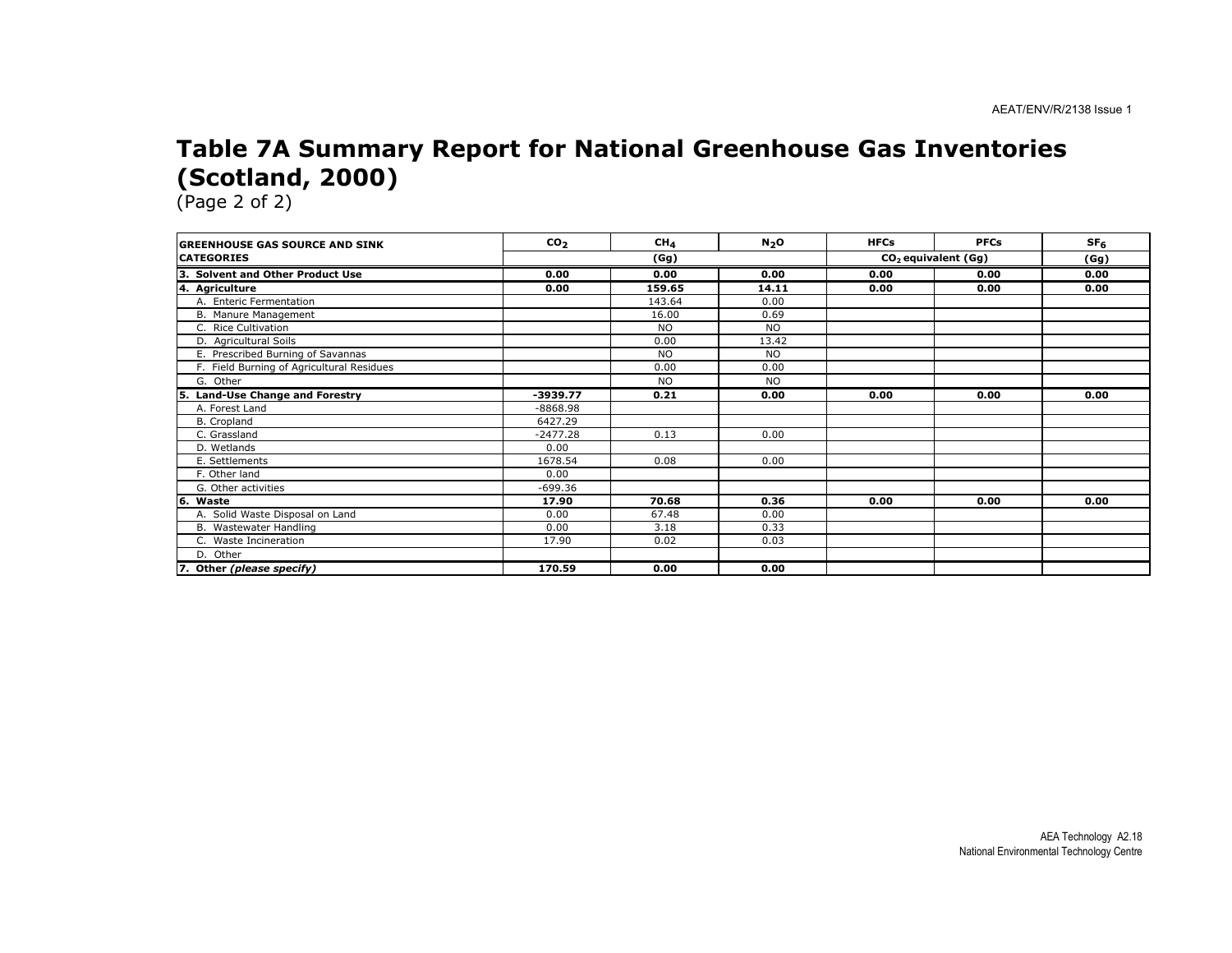#### Table 7A Summary Report for National Greenhouse Gas Inventories (Scotland, 2001)

| <b>GREENHOUSE GAS SOURCE AND SINK</b>             | CO <sub>2</sub> | CH <sub>4</sub> | N <sub>2</sub> O | <b>HFCs</b> | <b>PFCs</b>                     | SF <sub>6</sub> |
|---------------------------------------------------|-----------------|-----------------|------------------|-------------|---------------------------------|-----------------|
| <b>CATEGORIES</b>                                 |                 | (Gg)            |                  |             | CO <sub>2</sub> equivalent (Gq) |                 |
| <b>Total National Emissions and Removals</b>      | 49153.67        | 266.79          | 16.89            | 602.67      | 64.66                           | 0.00            |
| 1. Energy                                         | 52465.15        | 57.85           | 2.55             | 0.00        | 0.00                            | 0.00            |
| A. Fuel Combustion                                | 51284.97        | 8.25            | 2.53             |             |                                 |                 |
| 1. Energy Industries                              | 22491.46        | 0.45            | 0.50             |             |                                 |                 |
| 2. Manufacturing Industries and Construction      | 7536.94         | 0.62            | 0.42             |             |                                 |                 |
| 3. Transport                                      | 10518.58        | 1.06            | 1.30             |             |                                 |                 |
| 4. Other Sectors                                  | 10488.61        | 6.11            | 0.30             |             |                                 |                 |
| 5. Other                                          | 249.38          | 0.01            | 0.01             |             |                                 |                 |
| B. Fugitive Emissions from Fuels                  | 1180.18         | 49.60           | 0.02             |             |                                 |                 |
| 1. Solid Fuels                                    | 0.00            | 18.02           | 0.00             |             |                                 |                 |
| 2. Oil and Natural Gas                            | 1180.18         | 31.58           | 0.02             |             |                                 |                 |
| <b>Industrial Processes</b>                       | 508.08          | 0.71            | 0.00             | 602.67      | 64.66                           | 0.00            |
| A. Mineral Products                               | 446.41          | 0.00            | 0.00             | 0.00        | 0.00                            | 0.00            |
| <b>B.</b> Chemical Industry                       | 0.00            | 0.71            | 0.00             | 0.00        | 0.00                            | 0.00            |
| C. Metal Production                               | 61.67           | 0.00            | 0.00             | 0.00        | 4.33                            | 0.00            |
| D. Other Production <sup>(3)</sup>                |                 |                 |                  |             |                                 |                 |
| E. Production of Halocarbons and SF6              | 0.00            | 0.00            | 0.00             | 0.00        | 0.00                            | 0.00            |
| F. Consumption of Halocarbons and SF <sub>6</sub> | 0.00            | 0.00            | 0.00             | 602.67      | 60.33                           | 0.00            |
| G. Other                                          |                 |                 |                  |             |                                 |                 |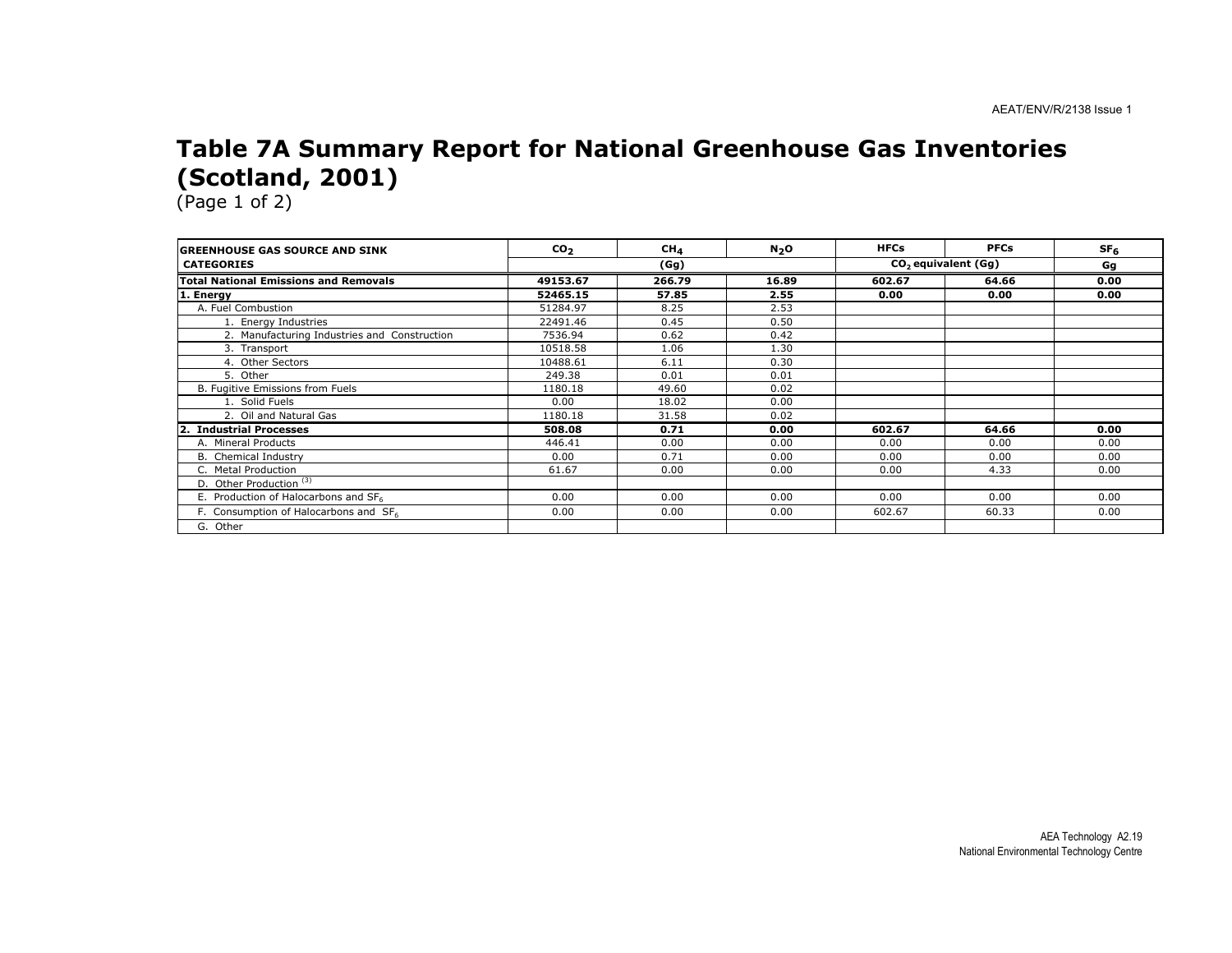#### Table 7A Summary Report for National Greenhouse Gas Inventories (Scotland, 2001)

| <b>GREENHOUSE GAS SOURCE AND SINK</b>     | CO <sub>2</sub> | CH <sub>4</sub> | N <sub>2</sub> O | <b>HFCs</b> | <b>PFCs</b>           | SF <sub>6</sub> |
|-------------------------------------------|-----------------|-----------------|------------------|-------------|-----------------------|-----------------|
| <b>CATEGORIES</b>                         | (Gg)            |                 |                  |             | $CO2$ equivalent (Gg) | (Gg)            |
| 3. Solvent and Other Product Use          | 0.00            | 0.00            | 0.00             | 0.00        | 0.00                  | 0.00            |
| 4. Agriculture                            | 0.00            | 148.59          | 13.98            | 0.00        | 0.00                  | 0.00            |
| A. Enteric Fermentation                   |                 | 133.12          | 0.00             |             |                       |                 |
| B. Manure Management                      |                 | 15.47           | 0.67             |             |                       |                 |
| C. Rice Cultivation                       |                 | <b>NO</b>       | <b>NO</b>        |             |                       |                 |
| D. Agricultural Soils                     |                 | 0.00            | 13.31            |             |                       |                 |
| E. Prescribed Burning of Savannas         |                 | <b>NO</b>       | <b>NO</b>        |             |                       |                 |
| F. Field Burning of Agricultural Residues |                 | 0.00            | 0.00             |             |                       |                 |
| G. Other                                  |                 | <b>NO</b>       | <b>NO</b>        |             |                       |                 |
| Land-Use Change and Forestry<br>5.        | $-4011.02$      | 0.25            | 0.00             | 0.00        | 0.00                  | 0.00            |
| A. Forest Land                            | $-9163.70$      |                 |                  |             |                       |                 |
| B. Cropland                               | 6463.99         |                 |                  |             |                       |                 |
| C. Grassland                              | $-2552.47$      | 0.17            | 0.00             |             |                       |                 |
| D. Wetlands                               | 0.00            |                 |                  |             |                       |                 |
| E. Settlements                            | 1672.46         | 0.07            | 0.00             |             |                       |                 |
| F. Other land                             | 0.00            |                 |                  |             |                       |                 |
| G. Other activities                       | $-431.30$       |                 |                  |             |                       |                 |
| l6.<br>Waste                              | 18.19           | 59.38           | 0.36             | 0.00        | 0.00                  | 0.00            |
| A. Solid Waste Disposal on Land           | 0.00            | 56.18           | 0.00             |             |                       |                 |
| B. Wastewater Handling                    | 0.00            | 3.18            | 0.33             |             |                       |                 |
| C. Waste Incineration                     | 18.19           | 0.02            | 0.03             |             |                       |                 |
| D. Other                                  |                 |                 |                  |             |                       |                 |
| 7. Other (please specify)                 | 173.27          | 0.00            | 0.00             |             |                       |                 |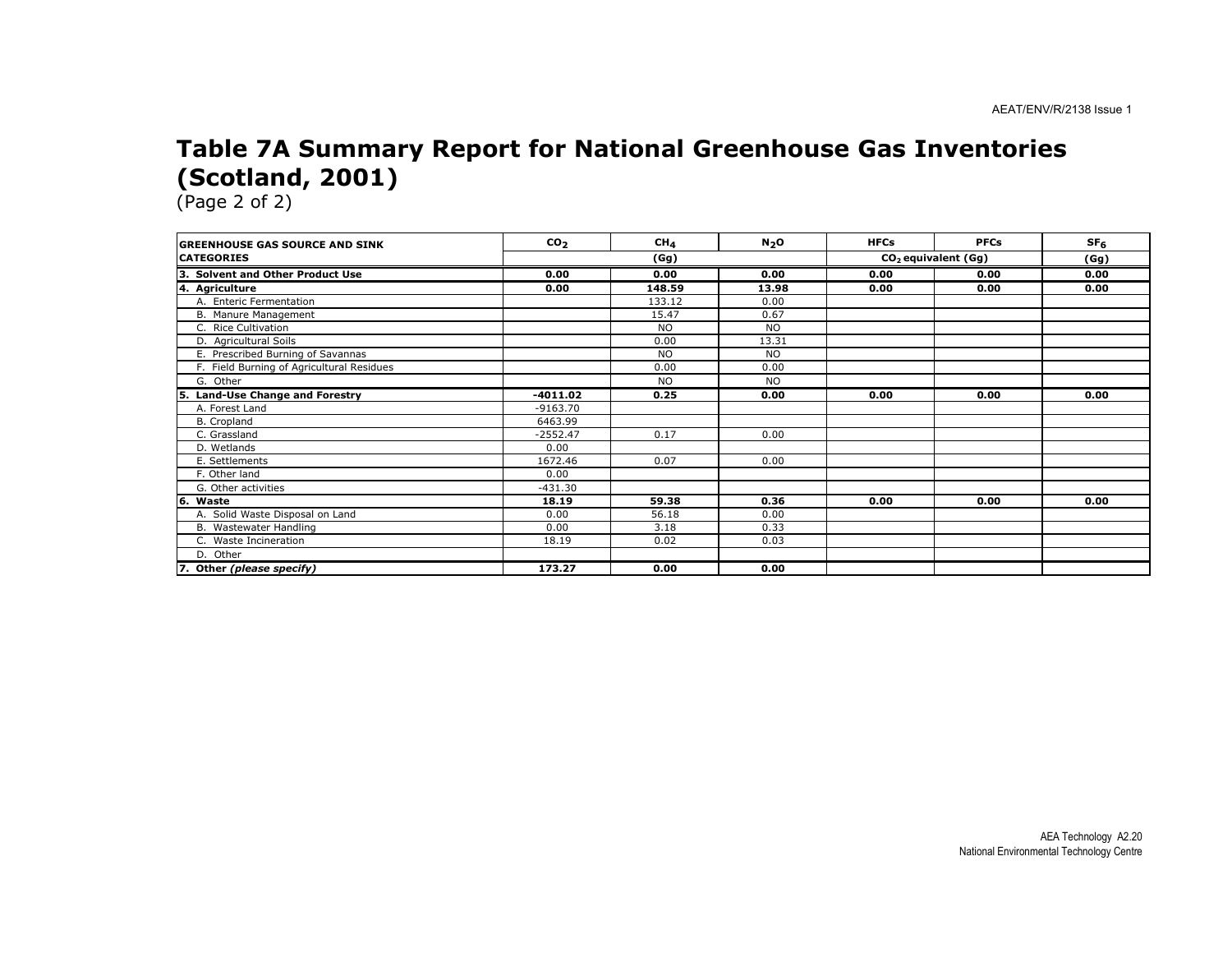#### Table 7A Summary Report for National Greenhouse Gas Inventories (Scotland, 2002)

| <b>GREENHOUSE GAS SOURCE AND SINK</b>            | CO <sub>2</sub> | CH <sub>4</sub> | N <sub>2</sub> O | <b>HFCs</b> | <b>PFCs</b>           | SF <sub>6</sub> |
|--------------------------------------------------|-----------------|-----------------|------------------|-------------|-----------------------|-----------------|
| <b>CATEGORIES</b>                                |                 | (Gg)            |                  |             | $CO2$ equivalent (Gg) |                 |
| <b>Total National Emissions and Removals</b>     | 45343.13        | 242.02          | 16.83            | 661.65      | 80.53                 | 0.00            |
| 1. Energy                                        | 48892.16        | 37.15           | 2.48             | 0.00        | 0.00                  | 0.00            |
| A. Fuel Combustion                               | 47831.56        | 4.78            | 2.47             |             |                       |                 |
| 1. Energy Industries                             | 21014.12        | 0.38            | 0.47             |             |                       |                 |
| 2. Manufacturing Industries and Construction     | 6142.85         | 0.57            | 0.34             |             |                       |                 |
| 3. Transport                                     | 10753.59        | 0.95            | 1.38             |             |                       |                 |
| 4. Other Sectors                                 | 9661.58         | 2.87            | 0.27             |             |                       |                 |
| 5. Other                                         | 259.41          | 0.01            | 0.01             |             |                       |                 |
| B. Fugitive Emissions from Fuels                 | 1060.60         | 32.37           | 0.01             |             |                       |                 |
| 1. Solid Fuels                                   | 0.00            | 4.78            | 0.00             |             |                       |                 |
| 2. Oil and Natural Gas                           | 1060.60         | 27.58           | 0.01             |             |                       |                 |
| <b>Industrial Processes</b>                      | 444.74          | 0.75            | 0.00             | 661.65      | 80.53                 | 0.00            |
| A. Mineral Products                              | 382.83          | 0.00            | 0.00             | 0.00        | 0.00                  | 0.00            |
| <b>B.</b> Chemical Industry                      | 0.00            | 0.75            | 0.00             | 0.00        | 0.00                  | 0.00            |
| C. Metal Production                              | 61.91           | 0.00            | 0.00             | 0.00        | 5.72                  | 0.00            |
| D. Other Production <sup>(3)</sup>               |                 |                 |                  |             |                       |                 |
| E. Production of Halocarbons and SF <sub>6</sub> | 0.00            | 0.00            | 0.00             | 0.00        | 0.00                  | 0.00            |
| F. Consumption of Halocarbons and SF6            | 0.00            | 0.00            | 0.00             | 661.65      | 74.82                 | 0.00            |
| G. Other                                         |                 |                 |                  |             |                       |                 |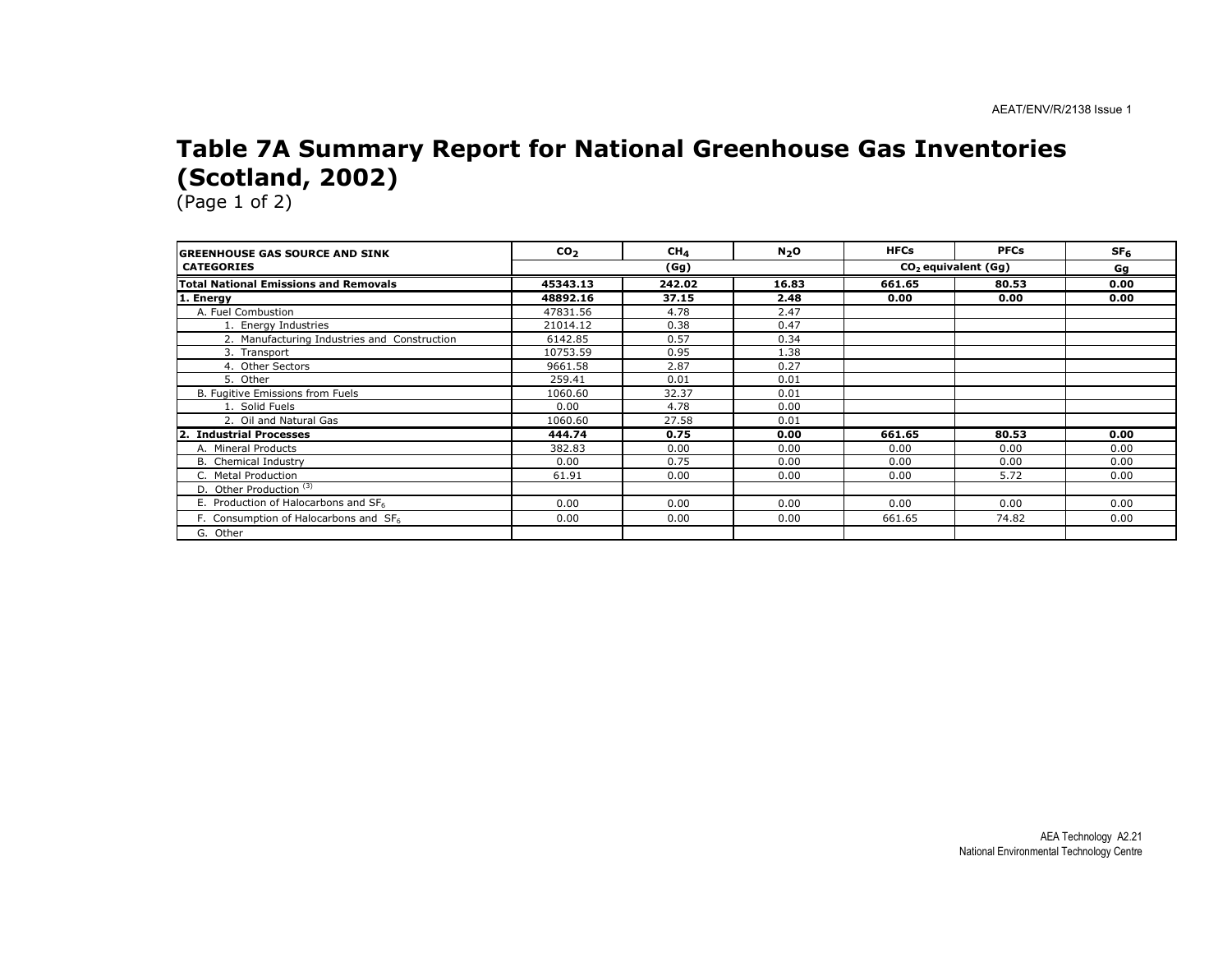#### Table 7A Summary Report for National Greenhouse Gas Inventories (Scotland, 2002)

| <b>GREENHOUSE GAS SOURCE AND SINK</b>     | CO <sub>2</sub> | CH <sub>4</sub> | N <sub>2</sub> O | <b>HFCs</b> | <b>PFCs</b>           | SF <sub>6</sub> |  |
|-------------------------------------------|-----------------|-----------------|------------------|-------------|-----------------------|-----------------|--|
| <b>CATEGORIES</b>                         | (Gg)            |                 |                  |             | $CO2$ equivalent (Gg) |                 |  |
| 3. Solvent and Other Product Use          | 0.00            | 0.00            | 0.00             | 0.00        | 0.00                  | 0.00            |  |
| 4. Agriculture                            | 0.00            | 150.68          | 13.99            | 0.00        | 0.00                  | 0.00            |  |
| A. Enteric Fermentation                   |                 | 135.08          | 0.00             |             |                       |                 |  |
| B. Manure Management                      |                 | 15.59           | 0.67             |             |                       |                 |  |
| C. Rice Cultivation                       |                 | <b>NO</b>       | <b>NO</b>        |             |                       |                 |  |
| D. Agricultural Soils                     |                 | 0.00            | 13.32            |             |                       |                 |  |
| E. Prescribed Burning of Savannas         |                 | <b>NO</b>       | <b>NO</b>        |             |                       |                 |  |
| F. Field Burning of Agricultural Residues |                 | 0.00            | 0.00             |             |                       |                 |  |
| G. Other                                  |                 | <b>NO</b>       | <b>NO</b>        |             |                       |                 |  |
| Land-Use Change and Forestry<br>5.        | $-4188.23$      | 0.21            | 0.00             | 0.00        | 0.00                  | 0.00            |  |
| A. Forest Land                            | $-9610.85$      |                 |                  |             |                       |                 |  |
| B. Cropland                               | 6488.62         |                 |                  |             |                       |                 |  |
| C. Grassland                              | $-2608.68$      | 0.15            | 0.00             |             |                       |                 |  |
| D. Wetlands                               | 0.00            |                 |                  |             |                       |                 |  |
| E. Settlements                            | 1664.29         | 0.06            | 0.00             |             |                       |                 |  |
| F. Other land                             | 0.00            |                 |                  |             |                       |                 |  |
| G. Other activities                       | $-121.61$       |                 |                  |             |                       |                 |  |
| l6.<br>Waste                              | 18.52           | 53.25           | 0.36             | 0.00        | 0.00                  | 0.00            |  |
| A. Solid Waste Disposal on Land           | 0.00            | 50.04           | 0.00             |             |                       |                 |  |
| B. Wastewater Handling                    | 0.00            | 3.18            | 0.33             |             |                       |                 |  |
| C. Waste Incineration                     | 18.52           | 0.02            | 0.03             |             |                       |                 |  |
| D. Other                                  |                 |                 |                  |             |                       |                 |  |
| 7. Other (please specify)                 | 175.94          | 0.00            | 0.00             |             |                       |                 |  |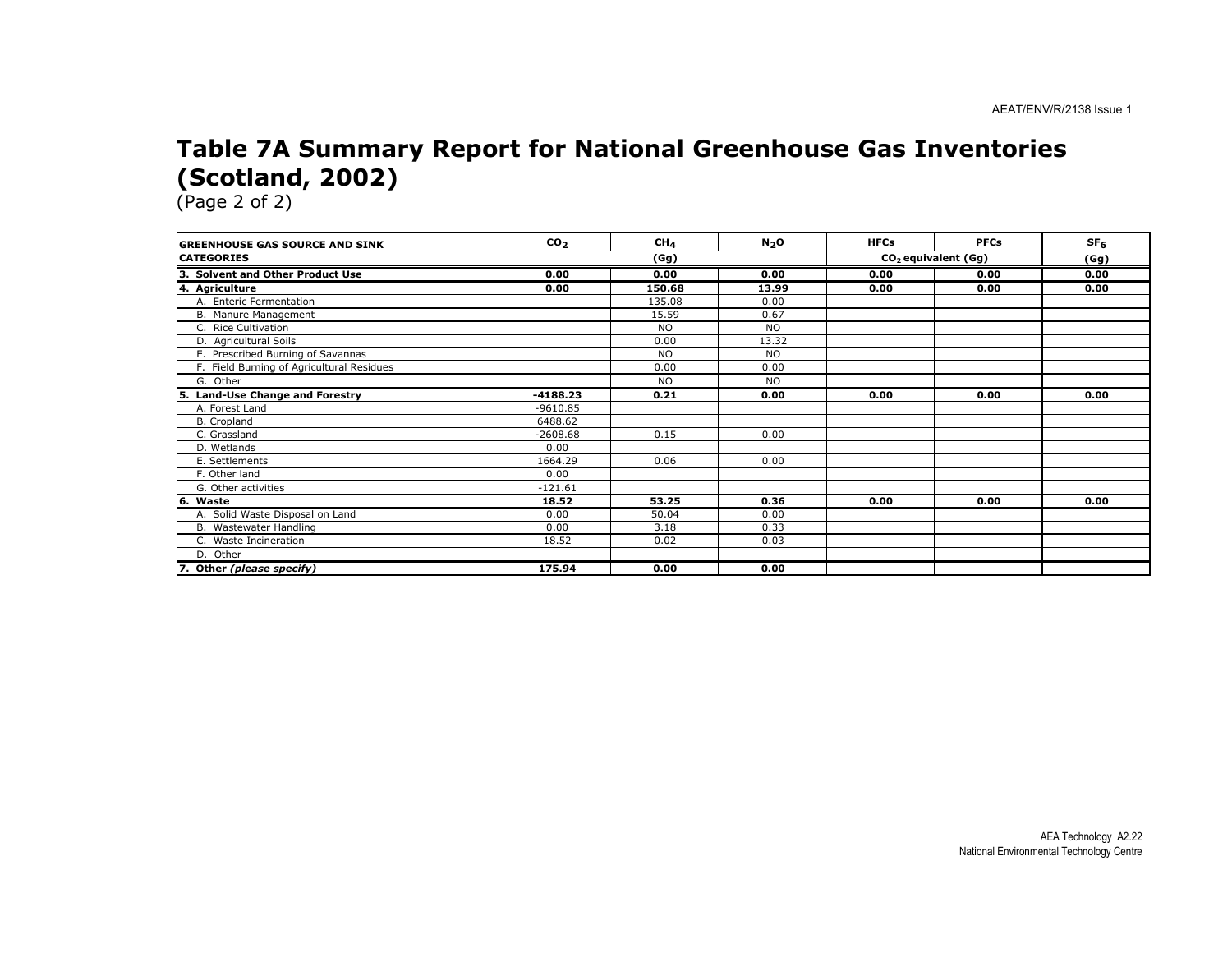#### Table 7A Summary Report for National Greenhouse Gas Inventories (Scotland, 2003)

| <b>GREENHOUSE GAS SOURCE AND SINK</b>            | CO <sub>2</sub> | CH <sub>4</sub> | N <sub>2</sub> O | <b>HFCs</b> | <b>PFCs</b>           | SF <sub>6</sub> |
|--------------------------------------------------|-----------------|-----------------|------------------|-------------|-----------------------|-----------------|
| <b>CATEGORIES</b>                                |                 | (Gg)            |                  |             | $CO2$ equivalent (Gg) |                 |
| <b>Total National Emissions and Removals</b>     | 45611.66        | 223.82          | 16.64            | 699.05      | 78.16                 | 0.00            |
| 1. Energy                                        | 49226.21        | 23.94           | 2.54             | 0.00        | 0.00                  | 0.00            |
| A. Fuel Combustion                               | 48261.07        | 4.21            | 2.53             |             |                       |                 |
| 1. Energy Industries                             | 21348.78        | 0.41            | 0.45             |             |                       |                 |
| 2. Manufacturing Industries and Construction     | 5906.65         | 0.54            | 0.35             |             |                       |                 |
| 3. Transport                                     | 11057.91        | 0.87            | 1.45             |             |                       |                 |
| 4. Other Sectors                                 | 9710.52         | 2.38            | 0.27             |             |                       |                 |
| 5. Other                                         | 237.22          | 0.01            | 0.01             |             |                       |                 |
| B. Fugitive Emissions from Fuels                 | 965.14          | 19.73           | 0.01             |             |                       |                 |
| 1. Solid Fuels                                   | 0.00            | 2.33            | 0.00             |             |                       |                 |
| 2. Oil and Natural Gas                           | 965.14          | 17.40           | 0.01             |             |                       |                 |
| <b>Industrial Processes</b>                      | 440.28          | 0.66            | 0.00             | 699.05      | 78.16                 | 0.00            |
| A. Mineral Products                              | 375.63          | 0.00            | 0.00             | 0.00        | 0.00                  | 0.00            |
| B. Chemical Industry                             | 0.00            | 0.66            | 0.00             | 0.00        | 0.00                  | 0.00            |
| C. Metal Production                              | 64.64           | 0.00            | 0.00             | 0.00        | 4.79                  | 0.00            |
| D. Other Production <sup>(3)</sup>               |                 |                 |                  |             |                       |                 |
| E. Production of Halocarbons and SF <sub>6</sub> | 0.00            | 0.00            | 0.00             | 0.00        | 0.00                  | 0.00            |
| F. Consumption of Halocarbons and SF6            | 0.00            | 0.00            | 0.00             | 699.05      | 73.37                 | 0.00            |
| G. Other                                         |                 |                 |                  |             |                       |                 |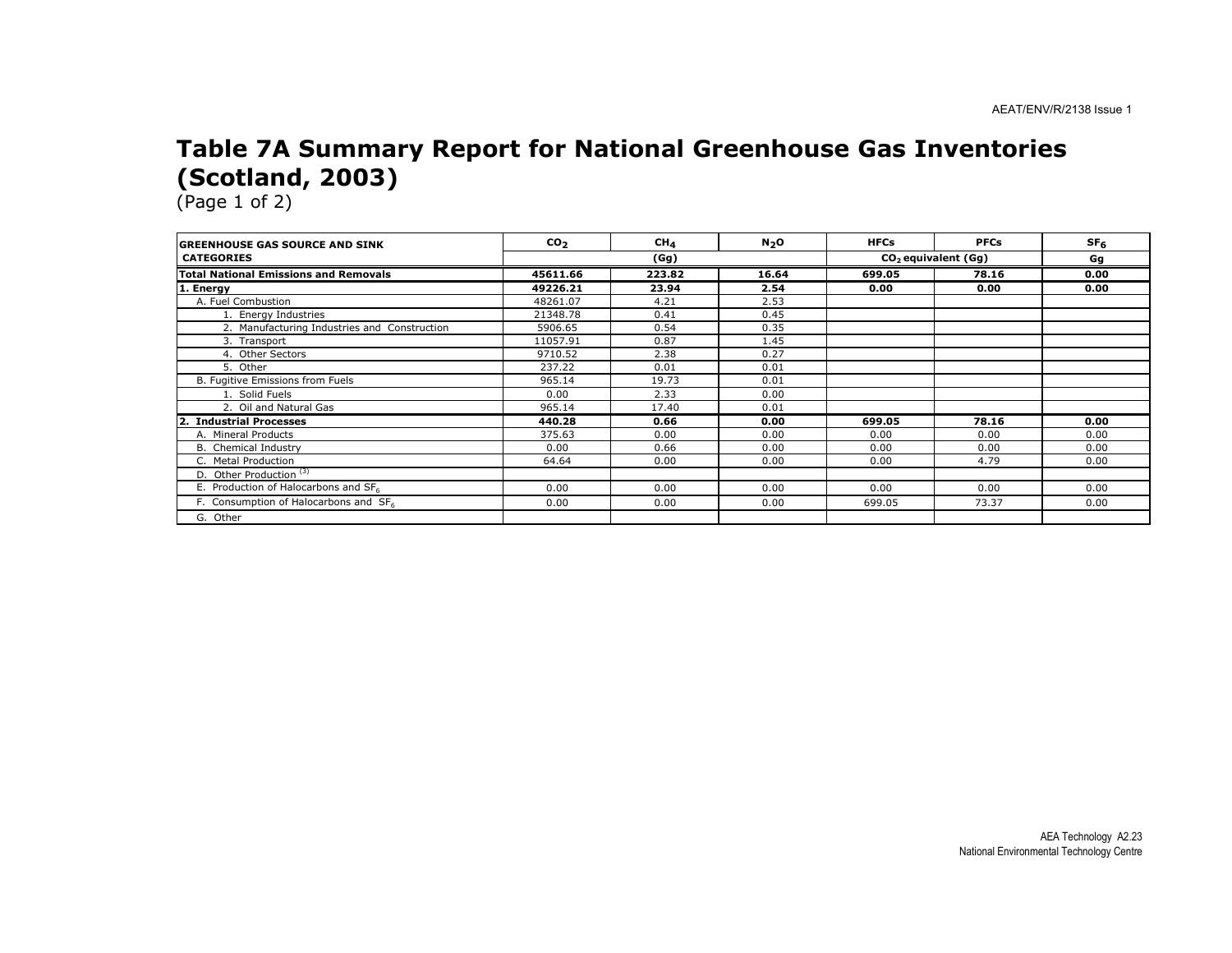#### Table 7A Summary Report for National Greenhouse Gas Inventories (Scotland, 2003)

| <b>GREENHOUSE GAS SOURCE AND SINK</b>     | CO <sub>2</sub> | CH <sub>4</sub> | N <sub>2</sub> 0 | <b>HFCs</b> | <b>PFCs</b>           | SF <sub>6</sub> |  |
|-------------------------------------------|-----------------|-----------------|------------------|-------------|-----------------------|-----------------|--|
| <b>CATEGORIES</b>                         |                 | (Gg)            |                  |             | $CO2$ equivalent (Gg) |                 |  |
| 3. Solvent and Other Product Use          | 0.00            | 0.00            | 0.00             | 0.00        | 0.00                  | 0.00            |  |
| 4. Agriculture                            | 0.00            | 151.02          | 13.74            | 0.00        | 0.00                  | 0.00            |  |
| A. Enteric Fermentation                   |                 | 135.52          | 0.00             |             |                       |                 |  |
| B. Manure Management                      |                 | 15.50           | 0.66             |             |                       |                 |  |
| C. Rice Cultivation                       |                 | <b>NO</b>       | <b>NO</b>        |             |                       |                 |  |
| D. Agricultural Soils                     |                 | 0.00            | 13.08            |             |                       |                 |  |
| E. Prescribed Burning of Savannas         |                 | <b>NO</b>       | <b>NO</b>        |             |                       |                 |  |
| F. Field Burning of Agricultural Residues |                 | 0.00            | 0.00             |             |                       |                 |  |
| G. Other                                  |                 | <b>NO</b>       | <b>NO</b>        |             |                       |                 |  |
| 5. Land-Use Change and Forestry           | $-4250.15$      | 0.20            | 0.00             | 0.00        | 0.00                  | 0.00            |  |
| A. Forest Land                            | $-10053.53$     |                 |                  |             |                       |                 |  |
| B. Cropland                               | 6514.49         |                 |                  |             |                       |                 |  |
| C. Grassland                              | $-2464.53$      | 0.14            | 0.00             |             |                       |                 |  |
| D. Wetlands                               | 0.00            |                 |                  |             |                       |                 |  |
| E. Settlements                            | 1660.61         | 0.05            | 0.00             |             |                       |                 |  |
| F. Other land                             | 0.00            |                 |                  |             |                       |                 |  |
| G. Other activities                       | 92.81           |                 |                  |             |                       |                 |  |
| 6. Waste                                  | 18.46           | 48.00           | 0.36             | 0.00        | 0.00                  | 0.00            |  |
| A. Solid Waste Disposal on Land           | 0.00            | 44.77           | 0.00             |             |                       |                 |  |
| B. Wastewater Handling                    | 0.00            | 3.21            | 0.33             |             |                       |                 |  |
| C. Waste Incineration                     | 18.46           | 0.02            | 0.03             |             |                       |                 |  |
| D. Other                                  |                 |                 |                  |             |                       |                 |  |
| 7. Other (please specify)                 | 176.87          | 0.00            | 0.00             |             |                       |                 |  |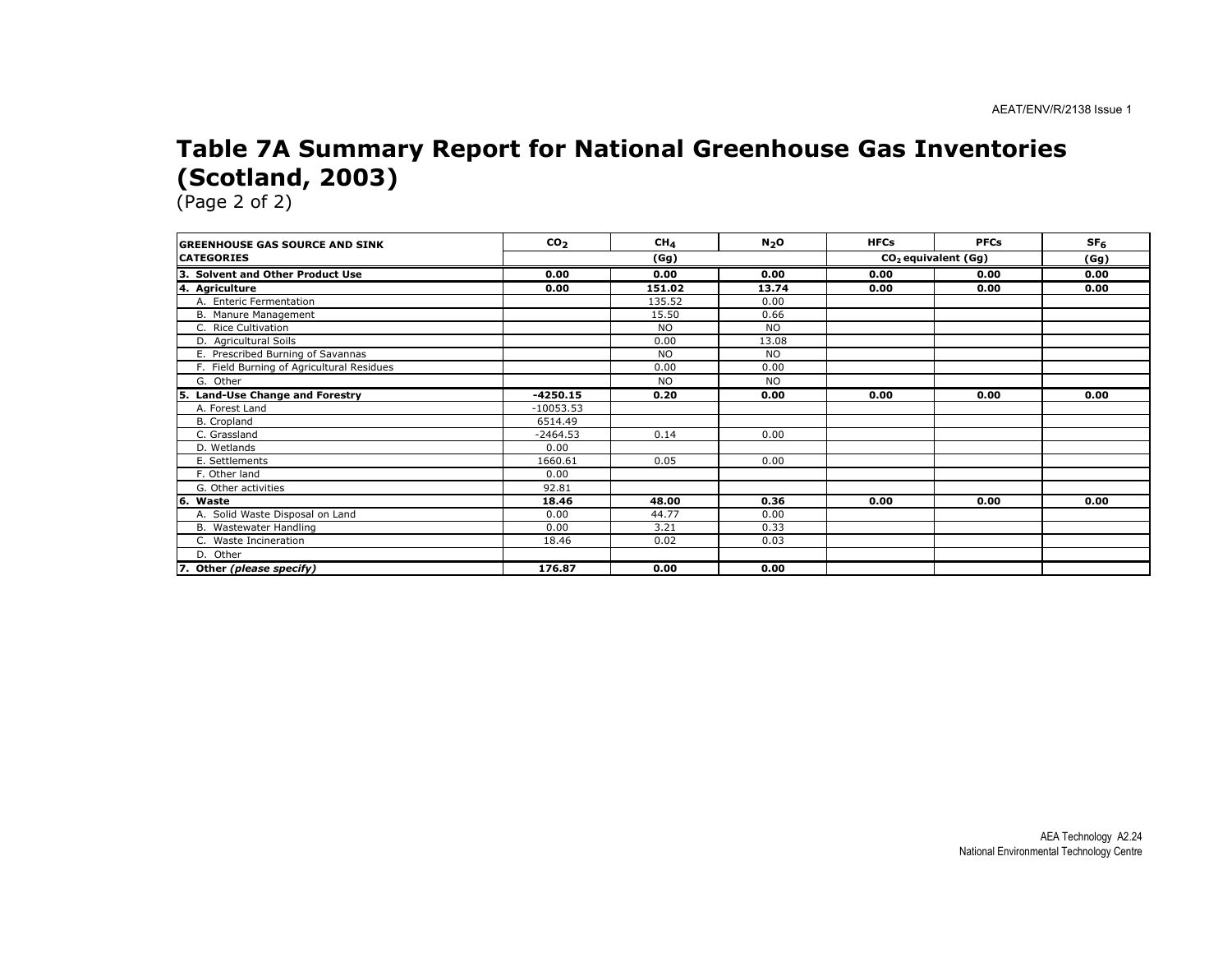## Table 1 Sectoral Report for Energy (Scotland, 2004)

| <b>GREENHOUSE GAS SOURCE AND SINK CATEGORIES</b>          | CO <sub>2</sub> | CH <sub>4</sub> | $N_2$ O |  |  |
|-----------------------------------------------------------|-----------------|-----------------|---------|--|--|
|                                                           |                 | (Gg)            |         |  |  |
| <b>Total Energy</b>                                       | 46,944          | 25.31           | 2.55    |  |  |
| A. Fuel Combustion Activities (Sectoral Approach)         | 46,145          | 4.29            | 2.55    |  |  |
| 1. Energy Industries                                      | 19,257          | 0.38            | 0.40    |  |  |
| a. Public Electricity and Heat Production                 | 15,405          | 0.22            | 0.32    |  |  |
| b. Petroleum Refining                                     | 1,942           | 0.04            | 0.04    |  |  |
| c. Manufacture of Solid Fuels and Other Energy Industries | 1,910           | 0.12            | 0.04    |  |  |
| 2. Manufacturing Industries and Construction              | 5,980           | 0.52            | 0.37    |  |  |
| a. Iron and Steel                                         | 61              | 0.01            | 0.00    |  |  |
| b. Non-Ferrous Metals                                     | ΙE              | IE              | IE      |  |  |
| c. Chemicals                                              | IE              | IE              | IE      |  |  |
| d. Pulp, Paper and Print                                  | IE              | IE              | IE.     |  |  |
| e. Food Processing, Beverages and Tobacco                 | IE              | IE              | IE      |  |  |
| f. Other (please specify)                                 | 5,919           | 0.52            | 0.37    |  |  |
| 3. Transport                                              | 11,111          | 0.78            | 1.50    |  |  |
| a. Civil Aviation                                         | 286             | 0.02            | 0.01    |  |  |
| b. Road Transportation                                    | 9,811           | 0.69            | 1.33    |  |  |
| c. Railways                                               | 255             | 0.01            | 0.10    |  |  |
| d. Navigation                                             | 708             | 0.06            | 0.04    |  |  |
| e. Other Transportation (please specify)                  | 52              | 0.00            | 0.02    |  |  |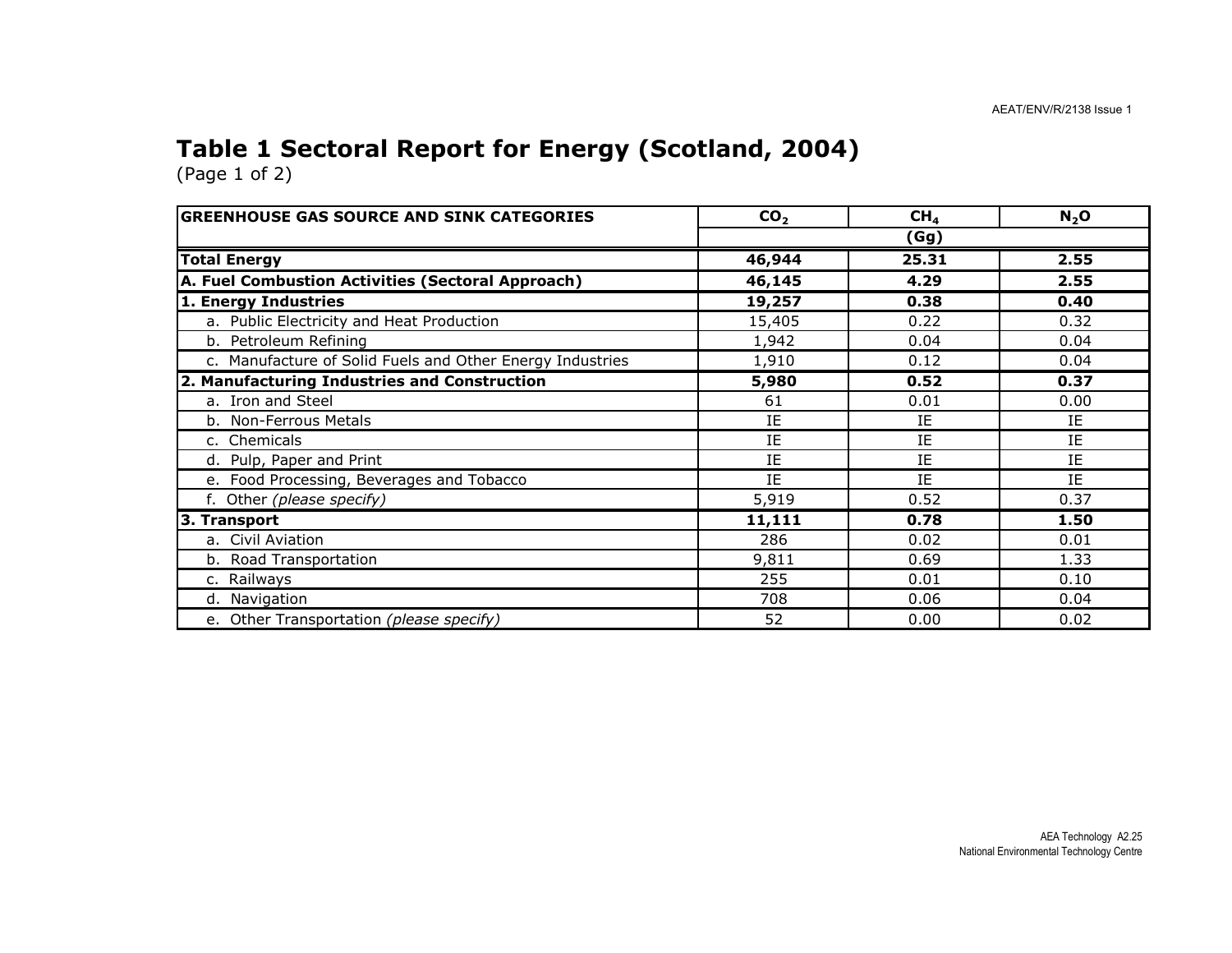## Table 1 Sectoral Report for Energy (Scotland, 2004)

| <b>GREENHOUSE GAS SOURCE AND SINK CATEGORIES</b> | CO <sub>2</sub> | CH <sub>4</sub> | $N_2$ O   |  |  |
|--------------------------------------------------|-----------------|-----------------|-----------|--|--|
|                                                  | (Gg)            |                 |           |  |  |
| 4. Other Sectors                                 | 9,553           | 2.59            | 0.26      |  |  |
| a. Commercial/Institutional                      | 1,893           | 0.21            | 0.01      |  |  |
| b. Residential                                   | 7,045           | 2.30            | 0.04      |  |  |
| c. Agriculture/Forestry/Fisheries                | 614             | 0.09            | 0.22      |  |  |
| 5. Other (Military Aircraft and Naval Vessels)   | 245             | 0.01            | 0.01      |  |  |
| <b>B. Fugitive Emissions from Fuels</b>          | 799             | 21.02           | 0.01      |  |  |
| 1. Solid Fuels                                   | $\mathbf 0$     | 2.56            | 0.00      |  |  |
| a. Coal Mining                                   | 0               | 2.56            | 0.00      |  |  |
| b. Solid Fuel Transformation                     | $\Omega$        | 0.00            | 0.00      |  |  |
| c. Other (please specify)                        | <b>NO</b>       | <b>NO</b>       | <b>NO</b> |  |  |
| 2. Oil and Natural Gas                           | 799             | 18.46           | 0.01      |  |  |
| a. Oil                                           | 516             | 1.20            | 0.00      |  |  |
| b. Natural Gas                                   | $\Omega$        | 16.08           | NO.       |  |  |
| c. Venting and Flaring                           | 283             | 1.18            | 0.01      |  |  |
| Flaring                                          | 283             | 0.51            | 0.01      |  |  |
| Venting                                          | 0               | 0.67            | NO.       |  |  |
| Memo Items: (2)                                  |                 |                 |           |  |  |
| <b>International Bunkers</b>                     | <b>NA</b>       | <b>NA</b>       | <b>NA</b> |  |  |
| Aviation                                         | <b>NA</b>       | <b>NA</b>       | <b>NA</b> |  |  |
| Marine                                           | <b>NA</b>       | <b>NA</b>       | <b>NA</b> |  |  |
| CO <sub>2</sub> Emissions from Biomass           | <b>NE</b>       |                 |           |  |  |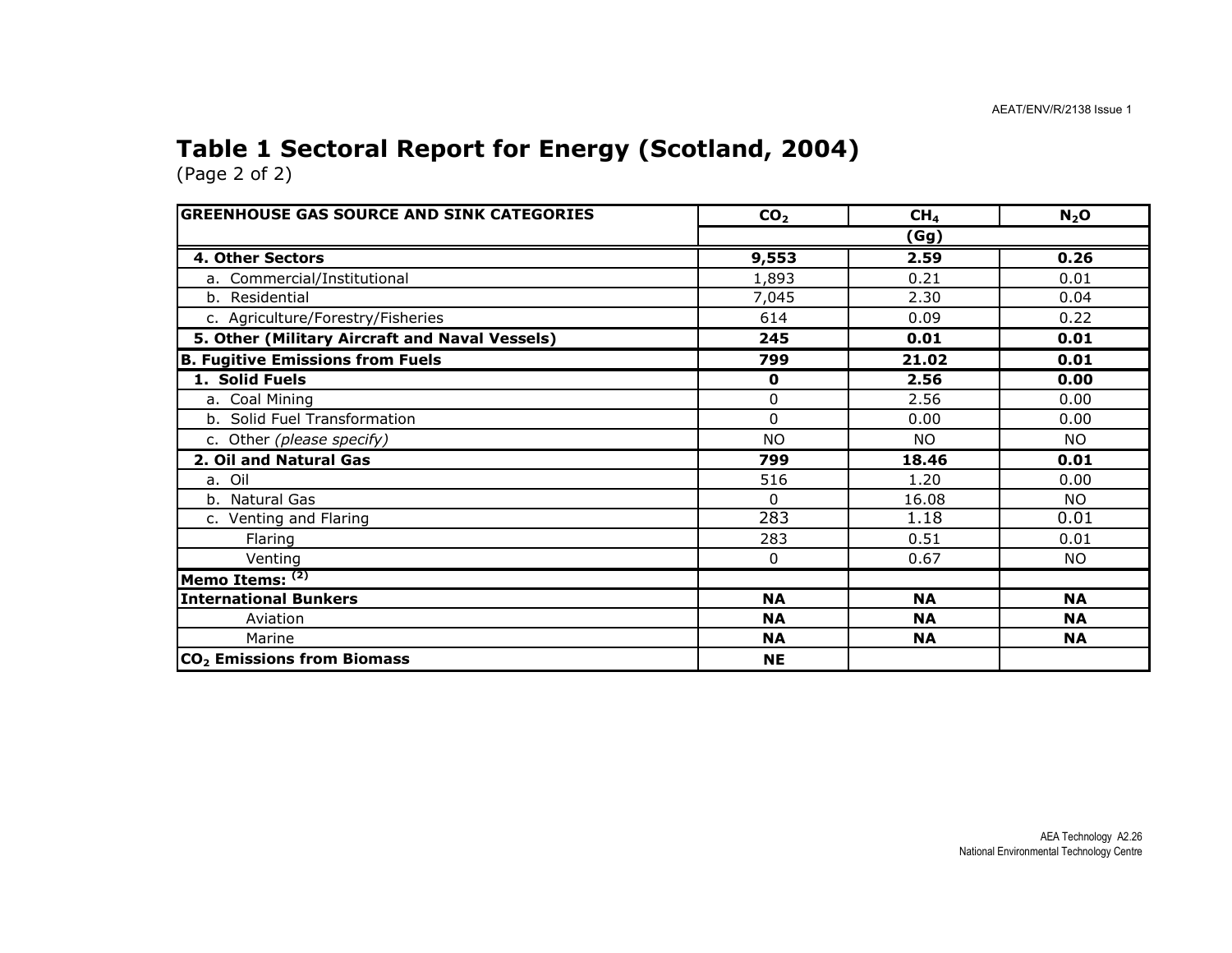# Table 2(I) Sectoral Report for Industrial Processes (Scotland, 2004) (Page 1 of 2)

| <b>GREENHOUSE GAS SOURCE AND SINK</b>                        | CO <sub>2</sub> | CH <sub>4</sub> | N <sub>2</sub> O | <b>HFCs</b>              | <b>PFCs</b> | SF <sub>6</sub> |
|--------------------------------------------------------------|-----------------|-----------------|------------------|--------------------------|-------------|-----------------|
| <b>CATEGORIES</b>                                            |                 | (Gg)            |                  | <b>Gg CO2 Equivalent</b> |             | Gg              |
| <b>Total Industrial Processes</b>                            | 446.88          | 0.68            | 0.00             | 719.54                   | 75.08       | 0.00            |
| A. Mineral Products                                          | 384             | 0.00            | 0.00             | 0.00                     | 0.00        | 0.00            |
| 1. Cement Production                                         | 349             | N <sub>O</sub>  | <b>NO</b>        | <b>NO</b>                | NO.         | <b>NO</b>       |
| 2. Lime Production                                           | $\Omega$        | <b>NO</b>       | <b>NO</b>        | <b>NO</b>                | <b>NO</b>   | <b>NO</b>       |
| 3. Limestone and Dolomite Use                                | 13              | N <sub>O</sub>  | NO.              | <b>NO</b>                | NO.         | <b>NO</b>       |
| 4. Soda Ash Production and Use                               | 22              | <b>NO</b>       | NO.              | <b>NO</b>                | NO.         | <b>NO</b>       |
| 5. Asphalt Roofing                                           | <b>NE</b>       | <b>NO</b>       | <b>NO</b>        | <b>NO</b>                | <b>NO</b>   | <b>NO</b>       |
| 6. Road Paving with Asphalt                                  | <b>NE</b>       | <b>NO</b>       | <b>NO</b>        | <b>NO</b>                | NO.         | <b>NO</b>       |
| 7. Other (fletton bricks)                                    | $\Omega$        | 0.00            | <b>NO</b>        | <b>NO</b>                | <b>NO</b>   | <b>NO</b>       |
| <b>B.</b> Chemical Industry                                  | $\mathbf{o}$    | 0.68            | 0.00             | 0.00                     | 0.00        | 0.00            |
| 1. Ammonia Production                                        | $\Omega$        | <b>NE</b>       | <b>NO</b>        | <b>NO</b>                | NO.         | <b>NO</b>       |
| 2. Nitric Acid Production                                    | <b>NO</b>       | <b>NO</b>       | 0.00             | <b>NO</b>                | <b>NO</b>   | <b>NO</b>       |
| 3. Adipic Acid Production                                    | <b>NO</b>       | <b>NO</b>       | 0.00             | <b>NO</b>                | <b>NO</b>   | <b>NO</b>       |
| 4. Carbide Production                                        | <b>NO</b>       | <b>NO</b>       | <b>NO</b>        | <b>NO</b>                | <b>NO</b>   | <b>NO</b>       |
| 5. Other (please specify)                                    | <b>NO</b>       | 0.68            | <b>NO</b>        | <b>NO</b>                | <b>NO</b>   | <b>NO</b>       |
| <b>C. Metal Production</b>                                   | 63              | 0.00            | 0.00             | 0.00                     | 9.61        | 0.00            |
| 1. Iron and Steel Production                                 | 0.20            | 0.00            | 0.00             | <b>NO</b>                | <b>NO</b>   | <b>NO</b>       |
| 2. Ferroalloys Production                                    | IE              | <b>NE</b>       | <b>NO</b>        | <b>NO</b>                | <b>NO</b>   | <b>NO</b>       |
| 3. Aluminium Production                                      | 62.75           | <b>NO</b>       | <b>NO</b>        | 0.00                     | 9.61        | 0.00            |
| 4. SF <sub>6</sub> Used in Aluminium and Magnesium Foundries | <b>NO</b>       | <b>NO</b>       | <b>NO</b>        | 0.00                     | 0.00        | 0.00            |
| 5. Other (please specify)                                    | <b>NO</b>       | <b>NO</b>       | <b>NO</b>        | <b>NO</b>                | <b>NO</b>   | <b>NO</b>       |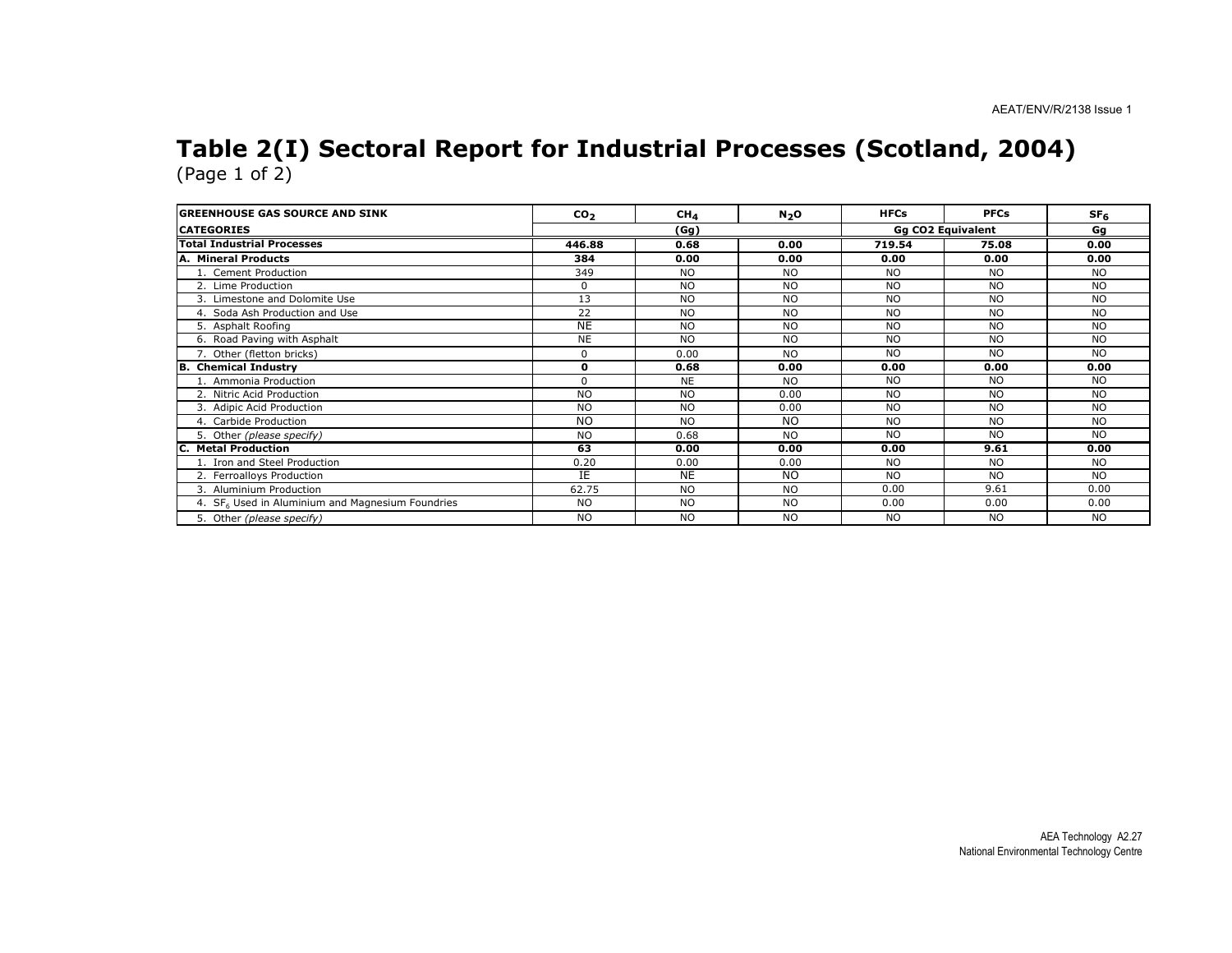# Table 2(I) Sectoral Report for Industrial Processes (Scotland, 2004) (Page 2 of 2)

| <b>IGREENHOUSE GAS SOURCE AND SINK</b>          | CO <sub>2</sub> | CH <sub>4</sub> | N <sub>2</sub> O | <b>HFCs</b>       | <b>PFCs</b> | SF <sub>6</sub> |
|-------------------------------------------------|-----------------|-----------------|------------------|-------------------|-------------|-----------------|
| <b>ICATEGORIES</b>                              | (Gg)            |                 |                  | Gq CO2 Equivalent | Gg          |                 |
| D. Other Production                             | 0.00            | 0.00            | 0.00             | 0.00              | 0.00        | 0.00            |
| 1. Pulp and Paper                               | <b>NO</b>       | <b>NO</b>       | <b>NO</b>        | <b>NO</b>         | <b>NO</b>   | <b>NO</b>       |
| 2. Food and Drink $(2)$                         | IE              | <b>NO</b>       | <b>NO</b>        | <b>NO</b>         | <b>NO</b>   | <b>NO</b>       |
| E. Production of Halocarbons and SF6            |                 |                 |                  | 0.00              | 0.00        | 0.00            |
| 1. By-product Emissions                         | <b>NO</b>       | <b>NO</b>       | NO.              | 0.00              | 0.00        | NO.             |
| 2. Fugitive Emissions                           | <b>NO</b>       | <b>NO</b>       | <b>NO</b>        | 0.00              | 0.00        | NO.             |
| 3. Other (please specify)                       | <b>NO</b>       | <b>NO</b>       | <b>NO</b>        | NO.               | NO.         | <b>NO</b>       |
| Consumption of Halocarbons and SF <sub>6</sub>  | 0.00            | 0.00            | 0.00             | 719.54            | 65.47       | 0.00            |
| 1. Refrigeration and Air Conditioning Equipment | <b>NO</b>       | <b>NO</b>       | <b>NO</b>        | 420.17            | 0.00        | <b>NO</b>       |
| 2. Foam Blowing                                 | <b>NO</b>       | <b>NO</b>       | <b>NO</b>        | 43.21             | 0.00        | <b>NO</b>       |
| 3. Fire Extinguishers                           | <b>NO</b>       | <b>NO</b>       | <b>NO</b>        | 24.73             | 0.00        | <b>NO</b>       |
| 4. Aerosols/ Metered Dose Inhalers              | <b>NO</b>       | <b>NO</b>       | <b>NO</b>        | 219.46            | 0.00        | <b>NO</b>       |
| 5. Solvents                                     | <b>NO</b>       | <b>NO</b>       | <b>NO</b>        | 2.84              | 0.00        | <b>NO</b>       |
| 6. Semiconductor Manufacture                    | <b>NO</b>       | <b>NO</b>       | <b>NO</b>        | <b>NO</b>         | <b>NO</b>   | <b>NO</b>       |
| 7. Electrical Equipment                         | <b>NO</b>       | <b>NO</b>       | <b>NO</b>        | <b>NO</b>         | <b>NO</b>   | <b>NO</b>       |
| 8. Other (please specify)                       | <b>NO</b>       | <b>NO</b>       | N <sub>O</sub>   | 9.12              | 65.47       | 0.00            |
| G. Other (please specify)                       | 0.00            | 0.00            | 0.00             |                   |             |                 |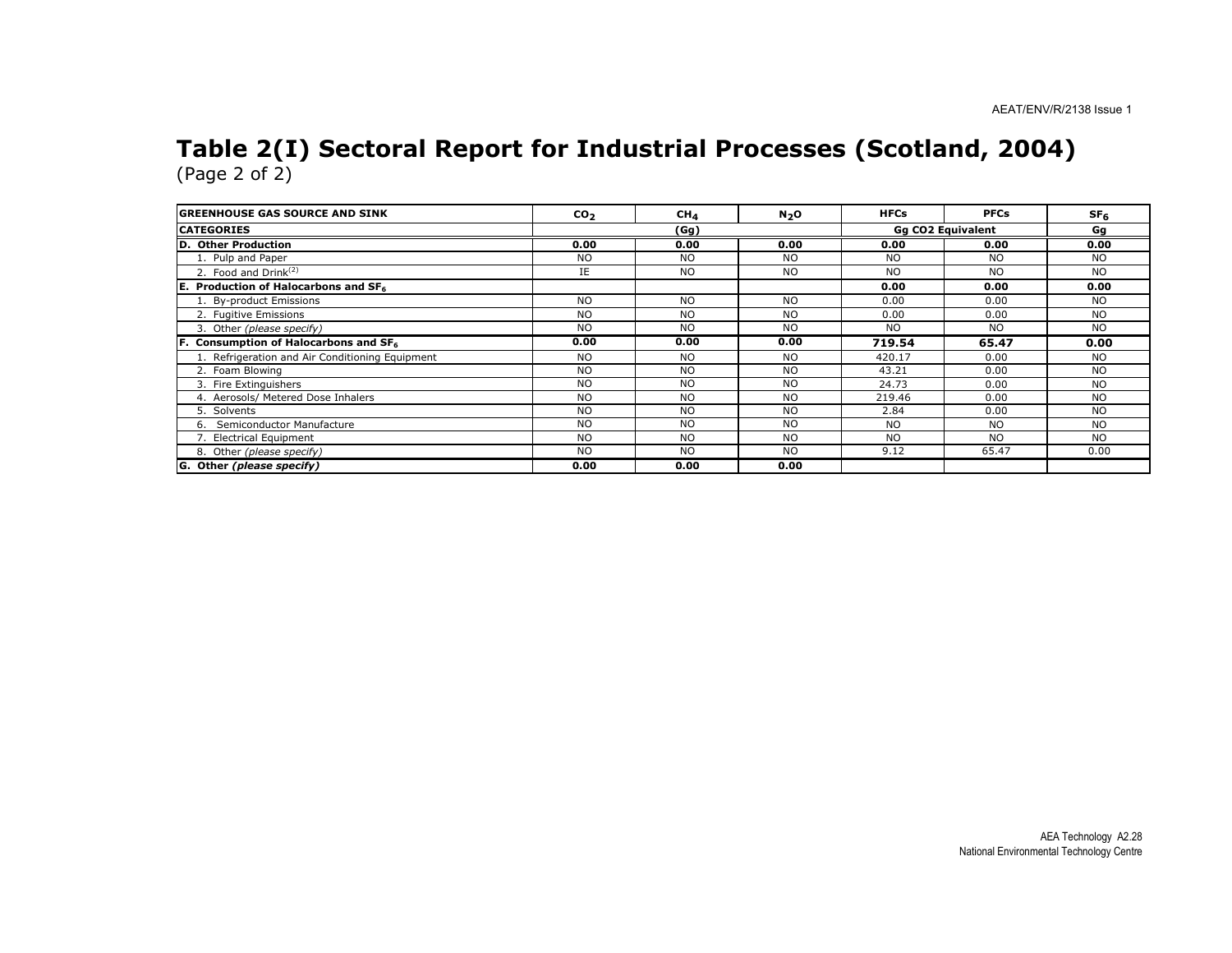#### Table 4 Sectoral Report for Agriculture (Scotland, 2004)(Page 1 of 2)

| <b>GREENHOUSE GAS SOURCE AND SINK</b> | CH <sub>4</sub> | $N_2$ O   |
|---------------------------------------|-----------------|-----------|
| <b>CATEGORIES</b>                     | (Gg)            |           |
| <b>Total Agriculture</b>              | 151.47          | 13.21     |
| <b>A. Enteric Fermentation</b>        | 136.02          | 0.00      |
| Cattle<br>1.                          | 95.75           | <b>NO</b> |
| 2.<br><b>Buffalo</b>                  | <b>NO</b>       | <b>NO</b> |
| 3.<br>Sheep                           | 39.00           | <b>NO</b> |
| Goats<br>4.                           | 0.03            | NO.       |
| 5.<br><b>Camels and Llamas</b>        | <b>NO</b>       | <b>NO</b> |
| 6.<br>Horses                          | 0.48            | NO.       |
| Mules and Asses<br>7.                 | <b>NO</b>       | NO.       |
| 8.<br>Swine                           | 0.71            | <b>NO</b> |
| 9.<br>Poultry                         | $\Omega$        | NO.       |
| 10. Other (Deer)                      | 0.06            | <b>NO</b> |
| <b>B. Manure Management</b>           | 15.45           | 0.65      |
| Cattle<br>1.                          | 11.93           | 0.00      |
| 2.<br><b>Buffalo</b>                  | <b>NO</b>       | <b>NO</b> |
| 3.<br>Sheep                           | 0.93            | 0.00      |
| 4.<br>Goats                           | 0.00            | 0.00      |
| 5.<br>Camels and Llamas               | <b>NO</b>       | <b>NO</b> |
| 6.<br>Horses                          | 0.04            | 0.00      |
| Mules and Asses<br>7.                 | NO.             | NO.       |
| Swine<br>8.                           | 1.41            | 0.00      |
| 9.<br>Poultry                         | 1.14            | 0.00      |
| 9a. Deer                              | 0.00            | 0.00      |

AEA Technology A2.29 National Environmental Technology Centre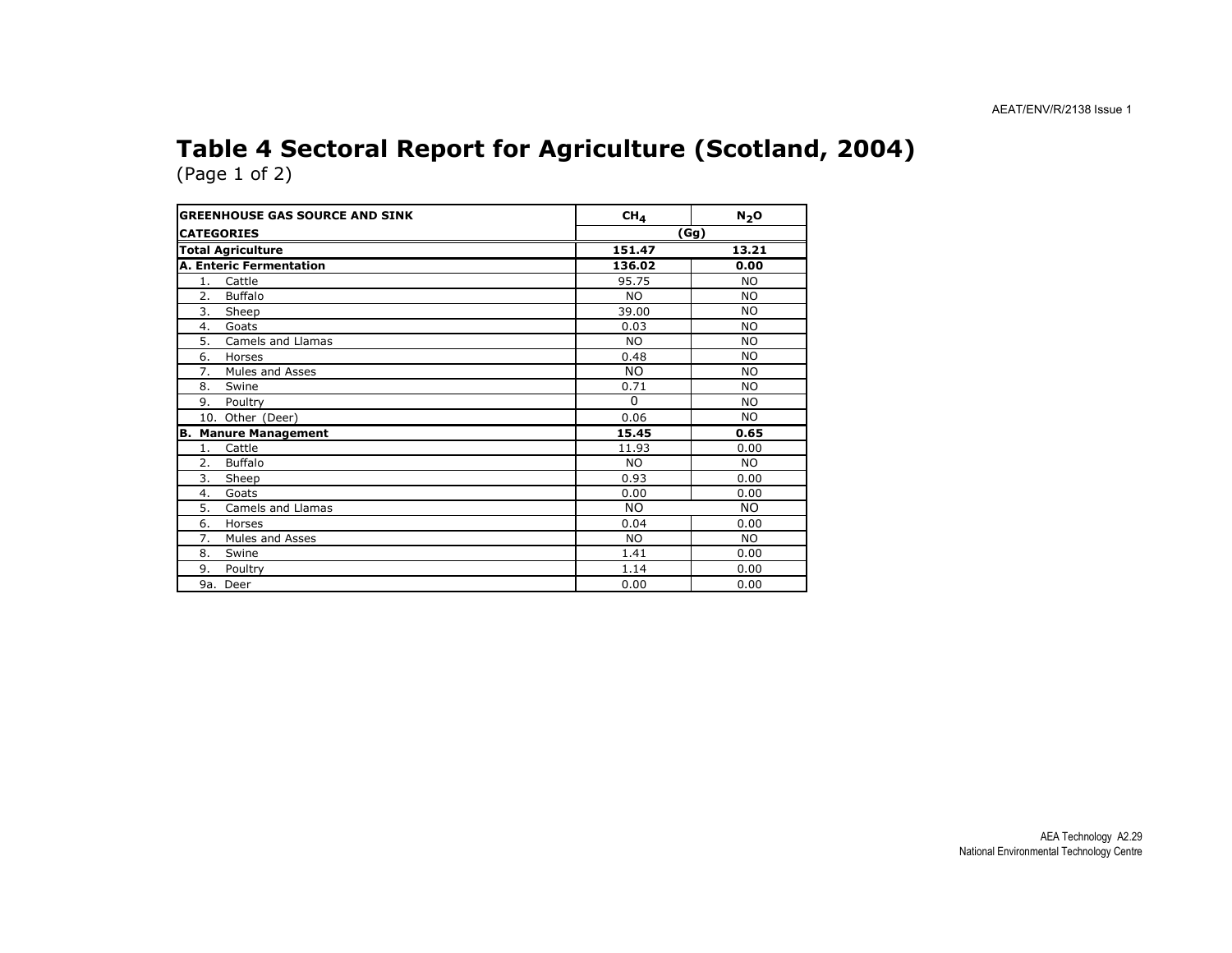#### Table 4 Sectoral Report for Agriculture (Scotland, 2004)(Page 2 of 2)

| <b>GREENHOUSE GAS SOURCE AND SINK</b>       | CH <sub>4</sub> | N <sub>2</sub> O |  |  |
|---------------------------------------------|-----------------|------------------|--|--|
| <b>CATEGORIES</b>                           | (Gg)            |                  |  |  |
| <b>B. Manure Management (continued)</b>     |                 |                  |  |  |
| 10. Anaerobic Lagoons                       |                 | NO.              |  |  |
| 11. Liquid Systems                          |                 | 0.02             |  |  |
| 12. Solid Storage and Dry Lot               |                 | 0.60             |  |  |
| 13. Other (Poultry Litter, Stables etc)     |                 | 0.03             |  |  |
|                                             |                 |                  |  |  |
| <b>C. Rice Cultivation</b>                  | <b>NO</b>       | NO               |  |  |
| D. Agricultural Soils <sup>(1)</sup>        | <b>NE</b>       | 12.56            |  |  |
| <b>Prescribed Burning of Savannas</b><br>Е. | <b>NO</b>       | NO               |  |  |
| F. Field Burning of Agricultural Residues   | 0.00            | 0.00             |  |  |
| 1. Cereals                                  | 0.00            | 0.00             |  |  |
| 2. Pulse                                    | NO.             | NO.              |  |  |
| 3. Tuber and Root                           | NO.             | <b>NO</b>        |  |  |
| 4. Sugar Cane                               | NO.             | NO.              |  |  |
| 5. Other (Linseed)                          | 0.00            | 0.00             |  |  |
| G. Other                                    | 0.00            | 0.00             |  |  |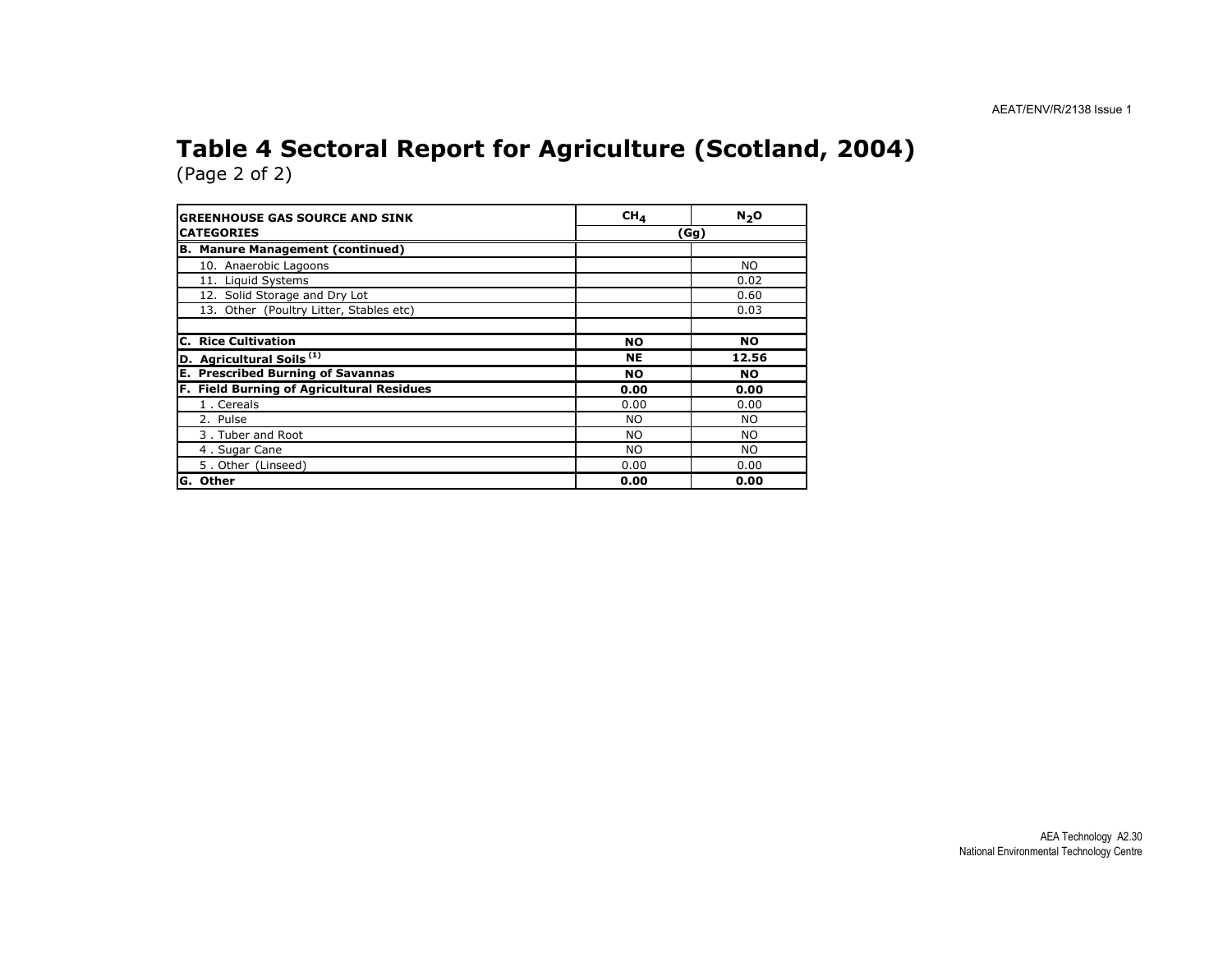#### Table 5 Sectoral Report for Land Use Change and Forestry (Scotland, 2004)

| <b>GREENHOUSE GAS SOURCE AND SINK</b> | CO <sub>2</sub> | $CH_{4}$ | N <sub>2</sub> O |
|---------------------------------------|-----------------|----------|------------------|
| <b>CATEGORIES</b>                     |                 | (Gg)     |                  |
| 5. Land-Use Change and Forestry       | $-4617.18$      | 0.18     | 0.00             |
| A. Forest Land                        | $-10473$        |          |                  |
| B. Cropland                           | 6546            |          |                  |
| C. Grassland                          | $-2596$         | 0.13     | 0.00             |
| D. Wetlands                           |                 |          |                  |
| E. Settlements                        | 1658            | 0.05     | 0.00             |
| F. Other land                         |                 |          |                  |
| G. Other activities                   | 247             |          |                  |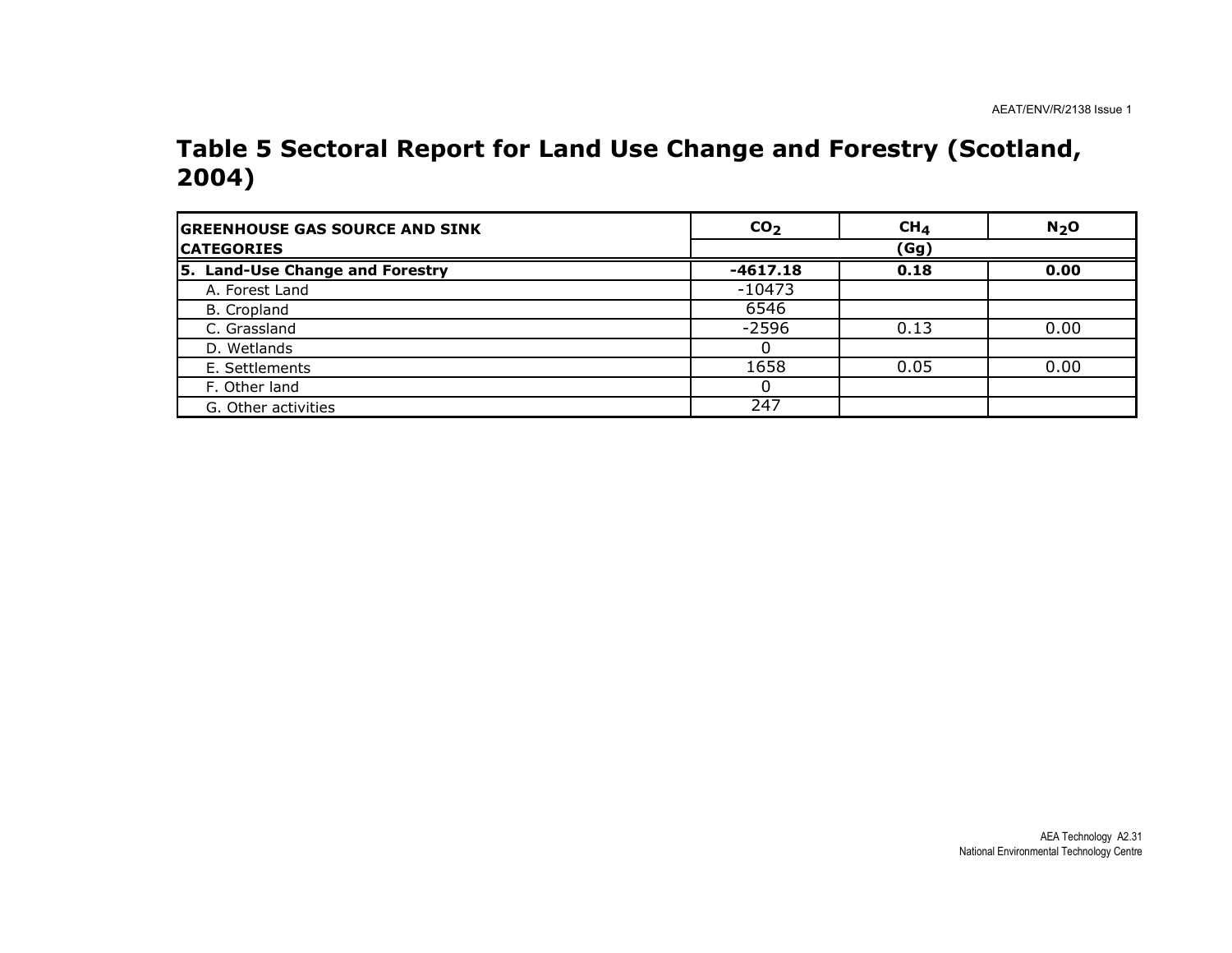## Table 6 Sectoral Report for Waste (Scotland, 2004)

| <b>GREENHOUSE GAS SOURCE AND SINK CATEGORIES</b> | CO <sub>2</sub> | CH <sub>4</sub> | N <sub>2</sub> O |
|--------------------------------------------------|-----------------|-----------------|------------------|
|                                                  |                 | (Gg)            |                  |
| <b>Total Waste</b>                               | 18.45           | 44.14           | 0.36             |
| A. Solid Waste Disposal on Land                  | 0.00            | 40.93           | 0.00             |
| 1. Managed Waste Disposal on Land                | 0.00            | 40.93           | 0.00             |
| 2. Unmanaged Waste Disposal Sites                |                 |                 |                  |
| 3. Other (please specify)                        |                 |                 |                  |
|                                                  |                 |                 |                  |
| <b>Wastewater Handling</b><br>IB.                |                 | 3.19            | 0.33             |
| 1. Industrial Wastewater                         |                 |                 |                  |
| 2. Domestic and Commercial Wastewater            | 0.00            | 3.19            | 0.33             |
| 3. Other (please specify)                        |                 |                 |                  |
|                                                  |                 |                 |                  |
| C. Waste Incineration                            | 18.45           | 0.02            | 0.03             |
| D. Other (please specify)                        |                 |                 |                  |
|                                                  |                 |                 |                  |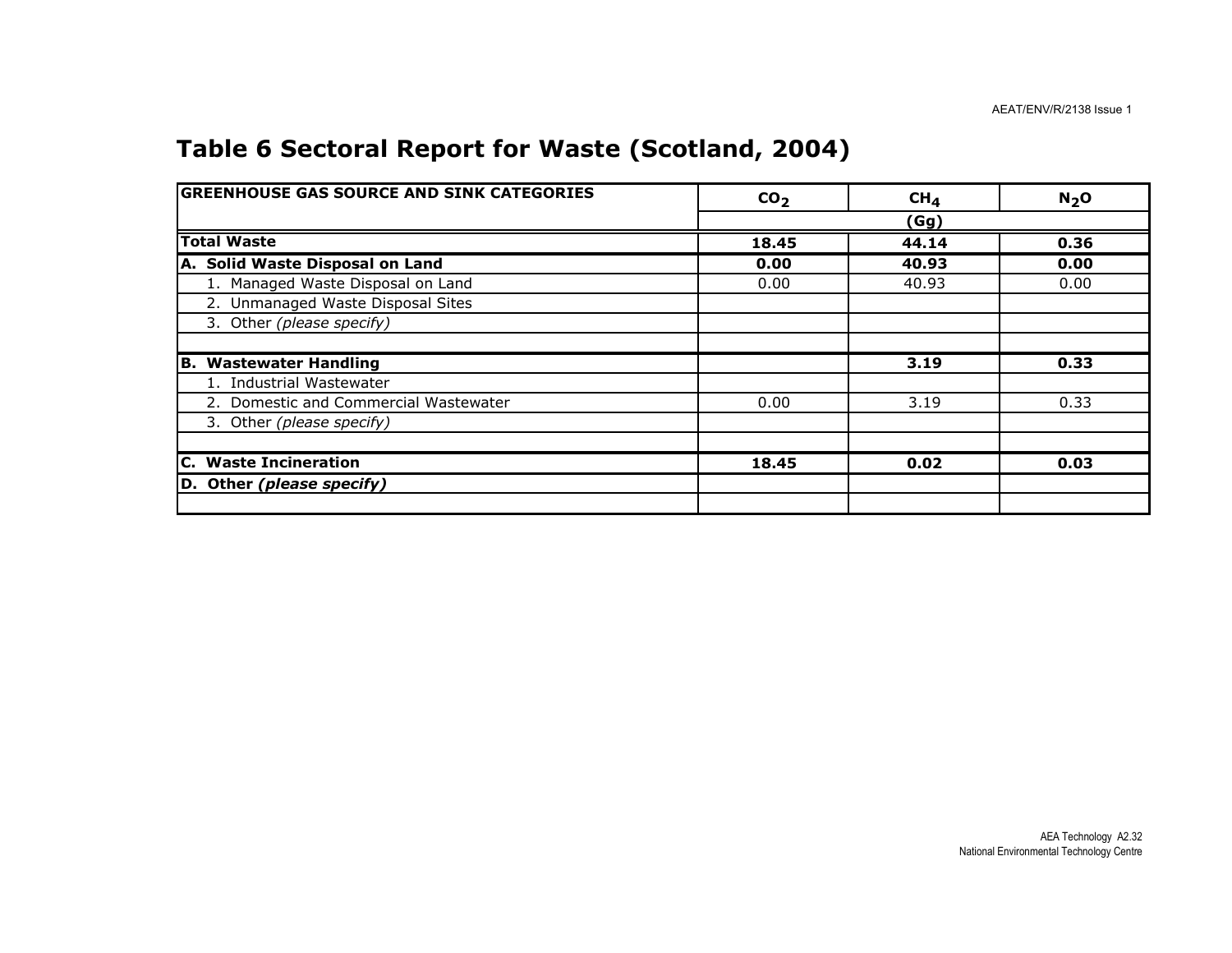#### Table 7A Summary Report for National Greenhouse Gas Inventories (Scotland, 2004)

(Page 1 of 2)

nia.

| <b>IGREENHOUSE GAS SOURCE AND SINK</b>       | CO <sub>2</sub> | CH <sub>4</sub> | N <sub>2</sub> O | <b>HFCs</b> | <b>PFCs</b>                     | SF <sub>6</sub> |
|----------------------------------------------|-----------------|-----------------|------------------|-------------|---------------------------------|-----------------|
| <b>CATEGORIES</b>                            |                 | (Gg)            |                  |             | CO <sub>2</sub> equivalent (Gg) |                 |
| <b>Total National Emissions and Removals</b> | 42,969.66       | 221.79          | 16.12            | 719.54      | 75.08                           | 0.00            |
| 1. Energy                                    | 46,944.28       | 25.31           | 2.55             | 0.00        | 0.00                            | 0.00            |
| A. Fuel Combustion                           | 46,145.19       | 4.29            | 2.55             |             |                                 |                 |
| 1. Energy Industries                         | 19,256.57       | 0.38            | 0.40             |             |                                 |                 |
| 2. Manufacturing Industries and Construction | 5,980.07        | 0.52            | 0.37             |             |                                 |                 |
| 3. Transport                                 | 11,110.99       | 0.78            | 1.50             |             |                                 |                 |
| 4. Other Sectors                             | 9,552.92        | 2.59            | 0.26             |             |                                 |                 |
| 5. Other                                     | 244.64          | 0.01            | 0.01             |             |                                 |                 |
| B. Fugitive Emissions from Fuels             | 799.09          | 21.02           | 0.01             |             |                                 |                 |
| 1. Solid Fuels                               | 0.00            | 2.56            | 0.00             |             |                                 |                 |
| 2. Oil and Natural Gas                       | 799.09          | 18.46           | 0.01             |             |                                 |                 |
| <b>Industrial Processes</b>                  | 446.88          | 0.68            | 0.00             | 719.54      | 75.08                           | 0.00            |
| A. Mineral Products                          | 383.93          | 0.00            | 0.00             | 0.00        | 0.00                            | 0.00            |
| <b>B.</b> Chemical Industry                  | 0.00            | 0.68            | 0.00             | 0.00        | 0.00                            | 0.00            |
| C. Metal Production                          | 62.95           | 0.00            | 0.00             | 0.00        | 9.61                            | 0.00            |
| D. Other Production                          | 0.00            | 0.00            | 0.00             | 0.00        | 0.00                            | 0.00            |
| E. Production of Halocarbons and SF6         | 0.00            | 0.00            | 0.00             | 0.00        | 0.00                            | 0.00            |
| F. Consumption of Halocarbons and SF6        | 0.00            | 0.00            | 0.00             | 719.54      | 65.47                           | 0.00            |
| G. Other                                     | 0.00            | 0.00            | 0.00             | 0.00        | 0.00                            | 0.00            |